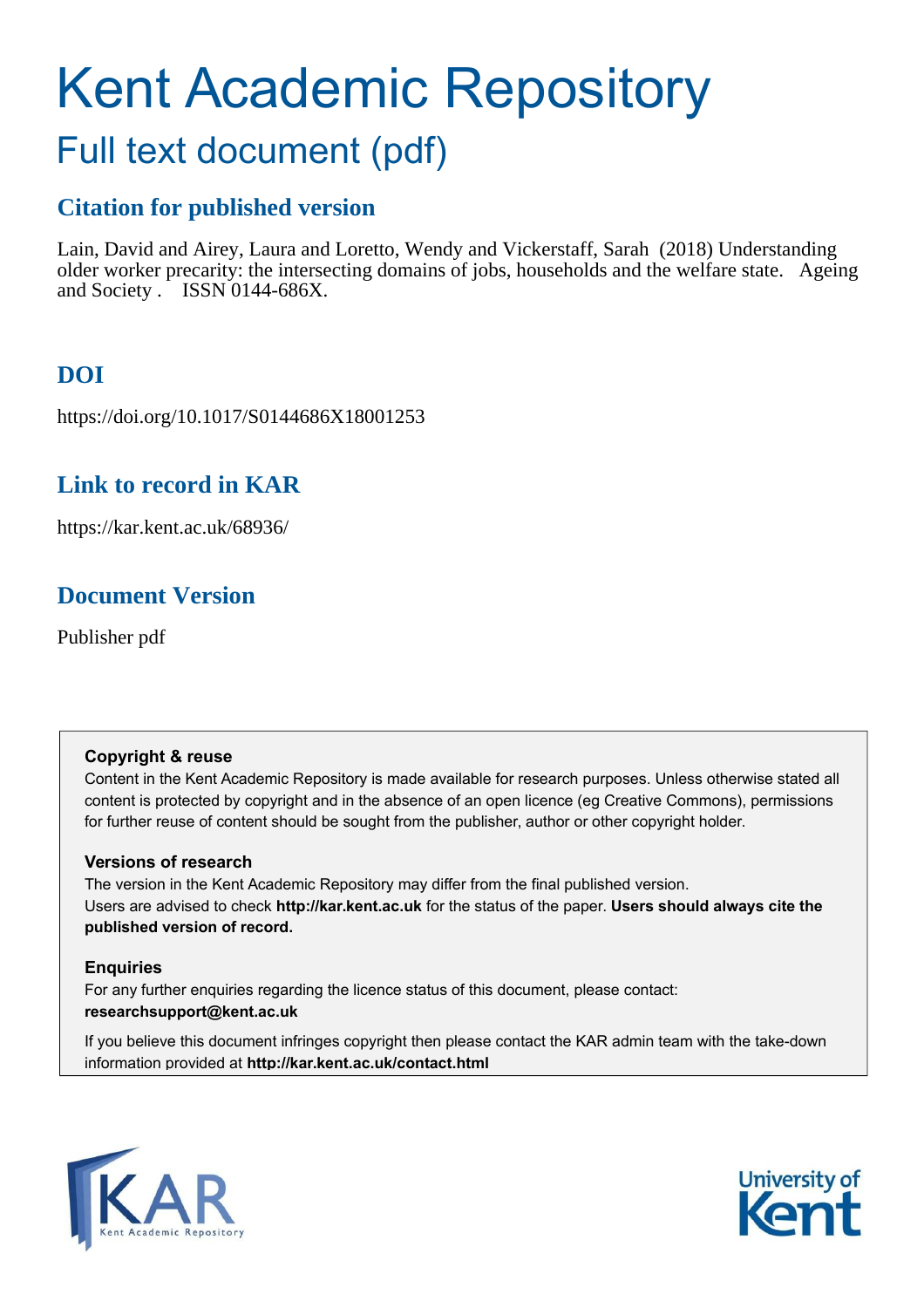#### SPECIAL ISSUE ARTICLE



## Understanding older worker precarity: the intersecting domains of jobs, households and the welfare state

David Lain<sup>1</sup>\*, Laura Airey<sup>2</sup>, Wendy Loretto<sup>2</sup> and Sarah Vickerstaff<sup>3</sup>

<sup>1</sup>Newcastle University Business School, Newcastle upon Tyne, UK, <sup>2</sup>University of Edinburgh Business School, Edinburgh, UK and <sup>3</sup>School of Social Policy, Sociology and Social Research, University of Kent, Canterbury, UK

\*Corresponding author. Email: [David.Lain@ncl.ac.uk](mailto:David.Lain@ncl.ac.uk)

(Accepted 4 September 2018)

#### Abstract

In policy debates it is commonly claimed that older workers are entering a period of choice and control. In contrast, Guy Standing's book *The Precariat: The Dangerous New Class*, published in 2011, argues that older people are increasingly joining the 'precariat', by taking low-level jobs to supplement dwindling pension incomes. We argue that many older workers, not just those in 'precarious jobs', feel a sense of 'ontological precarity'. Pressures to work longer, combined with limited alternative employment prospects and inadequate retirement incomes, give rise to a heightened sense of precarity. We develop a new theoretical model for understanding precarity as a lived experience, which is influenced by the intersection between precarious jobs, precarious welfare states and precarious households. This model is then illustrated using qualitative research from two organisations in the United Kingdom: 'Local Government' and 'Hospitality'. In both organisations, older workers experienced a sense of ontological precarity because they worried about the long-term sustainability of their jobs and saw limited alternative sources of retirement income. Household circumstances either reinforced interviewees' sense of precarity, or acted as a buffer against it. This was particularly important for women, as they typically accrued smaller financial resources in their own right. Our concluding discussion builds on this more advanced theoretical understanding of older worker precarity to call for a rethinking of state and employer support for decisions around later-life working and retirement.

Keywords: older workers; ontological precarity; precariat; precarious work; retirement

#### Introduction

In the United Kingdom (UK) and other Anglo-Saxon countries it is increasingly argued that we are entering a period of choice and control with regard to work in later life. Whereas previously workers were often forced out of employment at

© Cambridge University Press 2018. This is an Open Access article, distributed under the terms of the Creative Commons Attribution licence (http://creativecommons.org/licenses/by/4.0/), which permits unrestricted re-use, distribution, and reproduction in any medium, provided the original work is properly cited.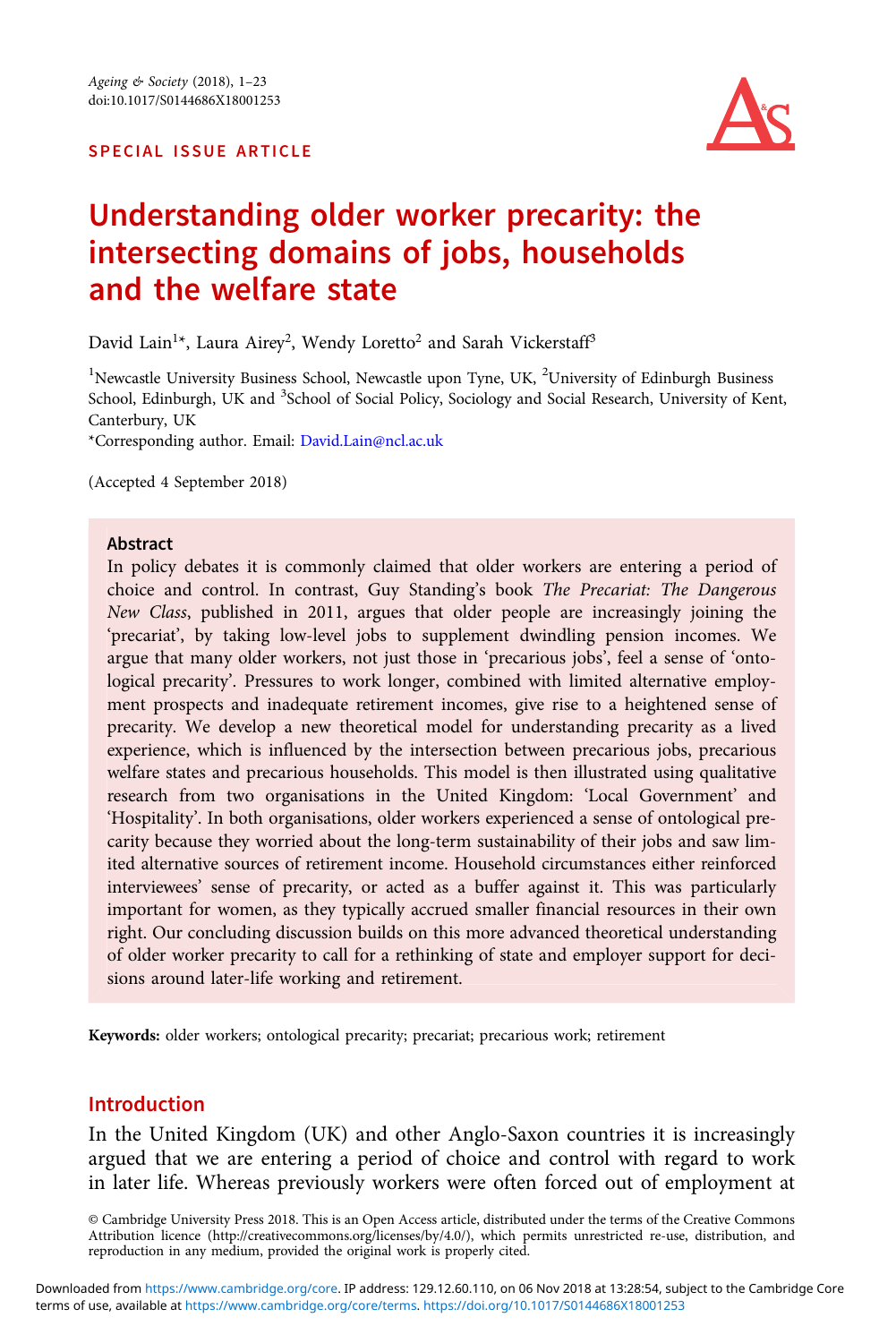age 65, the abolition of mandatory retirement ages in the United States of America (USA), UK, Canada, Australia and New Zealand means that people now have the theoretical right to continue working (Lain and Vickerstaff, [2015](#page-20-0)). In the USA, this is often allied to a portrayal of the 'baby-boomer' generation as being agentic and refusing to accept standardised paths out of employment and into retirement (Rix, [2008\)](#page-21-0). In the UK, policy makers depict working longer as taking control and 'reinventing retirement' (Altmann, [2015](#page-19-0); Cridland, [2016\)](#page-20-0). In his interim review of UK State Pension ages, for example, John Cridland [\(2016](#page-20-0)) highlights the fact that older people are disproportionately self-employed and/or part-time, relative to younger workers, and argues that moves into these types of employment represent the development of attractive pathways into extended working lives. However, whether or not people actually do *move into* part-time work and self-employment, and if so, whether this is the result of genuine choice, is not empirically examined in Cridland's report (although *see* Van der Horst *et al*., [2017\)](#page-21-0).

The inevitable criticism of emphasising choice is that UK government policy means that many older people have little financial option but to continue working (Lain, [2016](#page-20-0)). Demographic changes put pressures on state pension systems everywhere, which means governments are reforming pensions and raising state pension ages (Axelrad and Mahoney, [2017](#page-19-0)). However, the speed and extent of UK State Pension age increases have been criticised by academic scholars (Macnicol, [2015](#page-20-0); Lain, [2016](#page-20-0)), particularly as the broader welfare state is poor at providing decent alternative sources of income for those exited from work early (Lain, [2016](#page-20-0)). State Pension ages are rising rapidly, and will reach 66 for men and women in 2020, 67 in 2028 and, ultimately, 70+ (*The Guardian*, [2017](#page-21-0)*a*). Salary-related occupational pensions have declined dramatically in the UK, and benefits for unemployment and ill health are only worth half that of the already low UK State Pension.<sup>[1](#page-19-0)</sup>

In contrast to this emphasis on choice and control in policy debates, an alternative argument is that older people are increasingly members of 'the precariat', following Guy Standing's [\(2011\)](#page-21-0) book of the same name. According to Standing, a diverse range of groups have joined the precariat, including young people, 'old agers' and ethnic minorities. These individuals have jobs which lack security, both in terms of the prospects they provide for continued, long-term employment within an 'occupational niche', and in terms of a decent stable income. Older people are increasingly said to be entering the precariat by taking low-level jobs in older age, divorced from their previous careers, to supplement dwindling pension incomes.

Both positions presented above, of Standing [\(2011](#page-21-0)) and Cridland ([2016\)](#page-20-0), view employment in older age as a period of change. The difference, however, is whether changes in older age are viewed as resulting from choice and control on the part of older people (Cridland, [2016\)](#page-20-0), or whether individuals are being forced into precarious employment (Standing, [2011](#page-21-0)). What both positions miss, however, is the sense of precariousness that older people in long-term jobs may experience in the context of increased pressures to work longer. This is important because prospects of finding new work in older age are actually relatively weak (Lain, [2016;](#page-20-0) Lain and Loretto, [2016\)](#page-20-0). It is our contention that, for a significant proportion of older workers, the pressure to work for longer, combined with limited alternative employment prospects, gives rise to a heightened sense of precarity.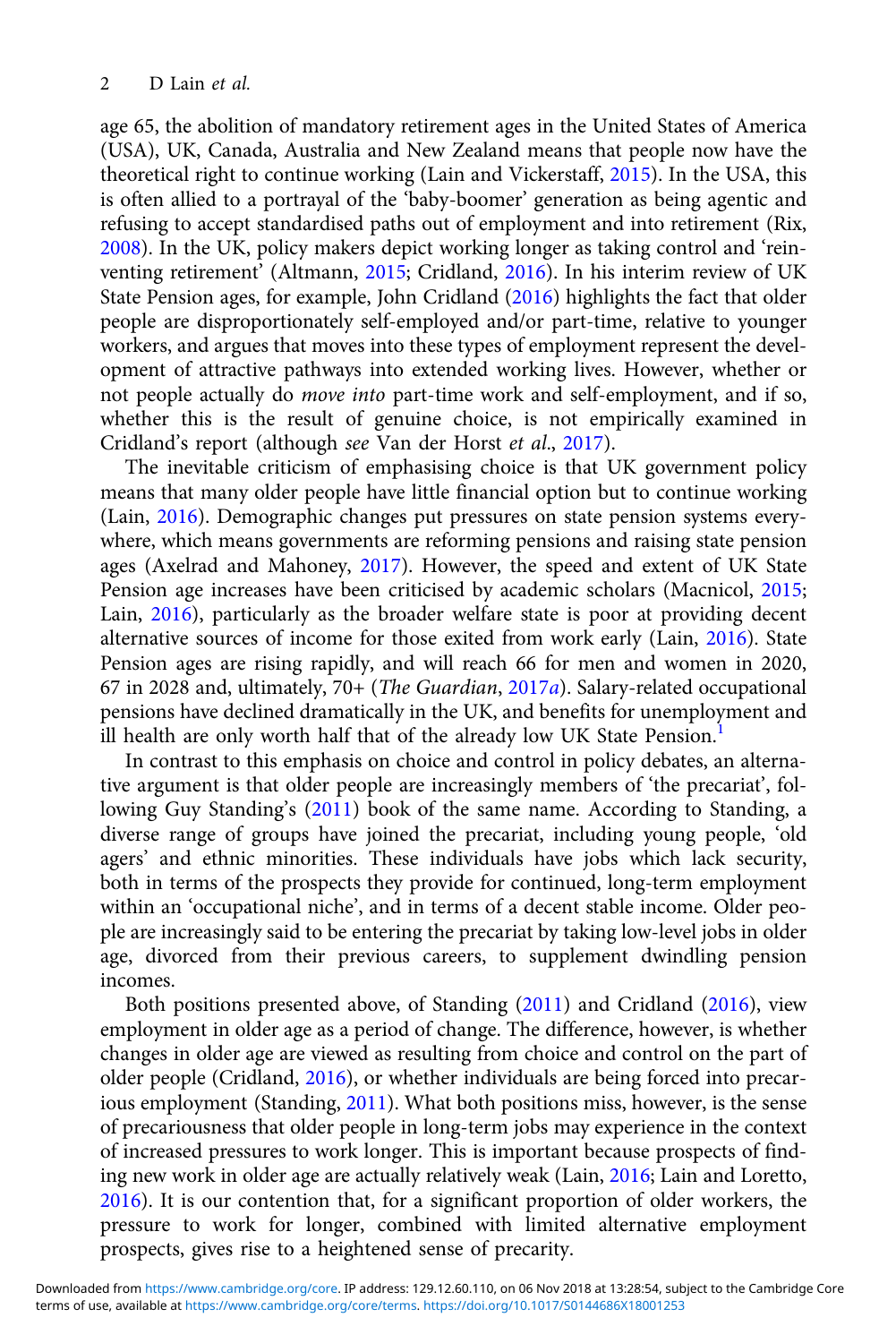This paper argues that in order to understand fully the lived experience of precarity amongst older workers in the UK, it is necessary to extend our focus beyond employment, and consider other aspects of individuals' socio-economic circumstances. We argue that precarity is also located in the domains of the welfare state and the household – two crucial aspects of individuals' socio-economic contexts which until now have remained under-explored in discussions of older workers and precarity. This is important because aspects of household circumstances (such as family composition and overall household income), in combination with relationship to the welfare state (such as level of pension provision), may serve to either reinforce or mitigate the effects of precarious employment. It follows from this that protecting individuals from precarity requires us to reconsider how the state and welfare state support individuals in making work and retirement choices. In this paper, we examine the intersecting influences of precarious jobs, precarious welfare states and precarious households upon older workers' sense of 'ontological precarity' in the UK.

In developing the argument above, this paper proceeds in a number of stages. First, we briefly review recent research on precarity. We then develop a theoretical model for understanding precarity as a lived experience, which is influenced by the intersection between precarious jobs, welfare states and households. This model is then illustrated by drawing on empirical research with older workers in two UK case study settings: local government and hospitality. The implications of our analysis for future research and policy are discussed in the Conclusion.

#### Previous debates on precarity and precarious work

Since publication in 2011, Standing's book, *The Precariat: The Dangerous New Class*, has dominated debates about precarious employment. As Millar [\(2017](#page-20-0)) points out, Standing's work follows a number of researchers exploring precarious employment as a labour condition or outcome (*see e.g.* Bourdieu, [1998](#page-20-0); Kalleberg, [2009](#page-20-0); Vosko, [2010\)](#page-21-0). In some senses Standing's work deviates from previous analyses by purporting to examine people with precarious employment as a class, who represent a potential 'danger' to the status quo (Millar, [2017\)](#page-20-0). The primary focus of Standing's book is, however, similar to much of the previous research: it identifies the characteristics of precarious employment and the factors influencing why people do it.

Standing ([2011\)](#page-21-0) argues that the precariat have jobs that lack three forms of security: 'income security' (decent stable incomes), 'employment security' (security from dismissal) and 'job security' (an occupational niche that can be further developed). Job security differs from employment security in the sense that it relates to opportunities for career progression, rather than security from dismissal. In addition, there are four broader forms of security of relevance – 'labour market security' (the availability of alternative jobs), 'work security' (protection from accidents, *etc*.), 'skill reproduction security' (access to training) and representation security (trade unions, *etc*.). It is argued that older people of 'pension age' are increasingly *taking* low-level, low-paid jobs in older age, divorced from their previous careers, in order to supplement their increasingly inadequate pensions. Older people can afford to take these lower-level jobs *because* they receive pensions. The book is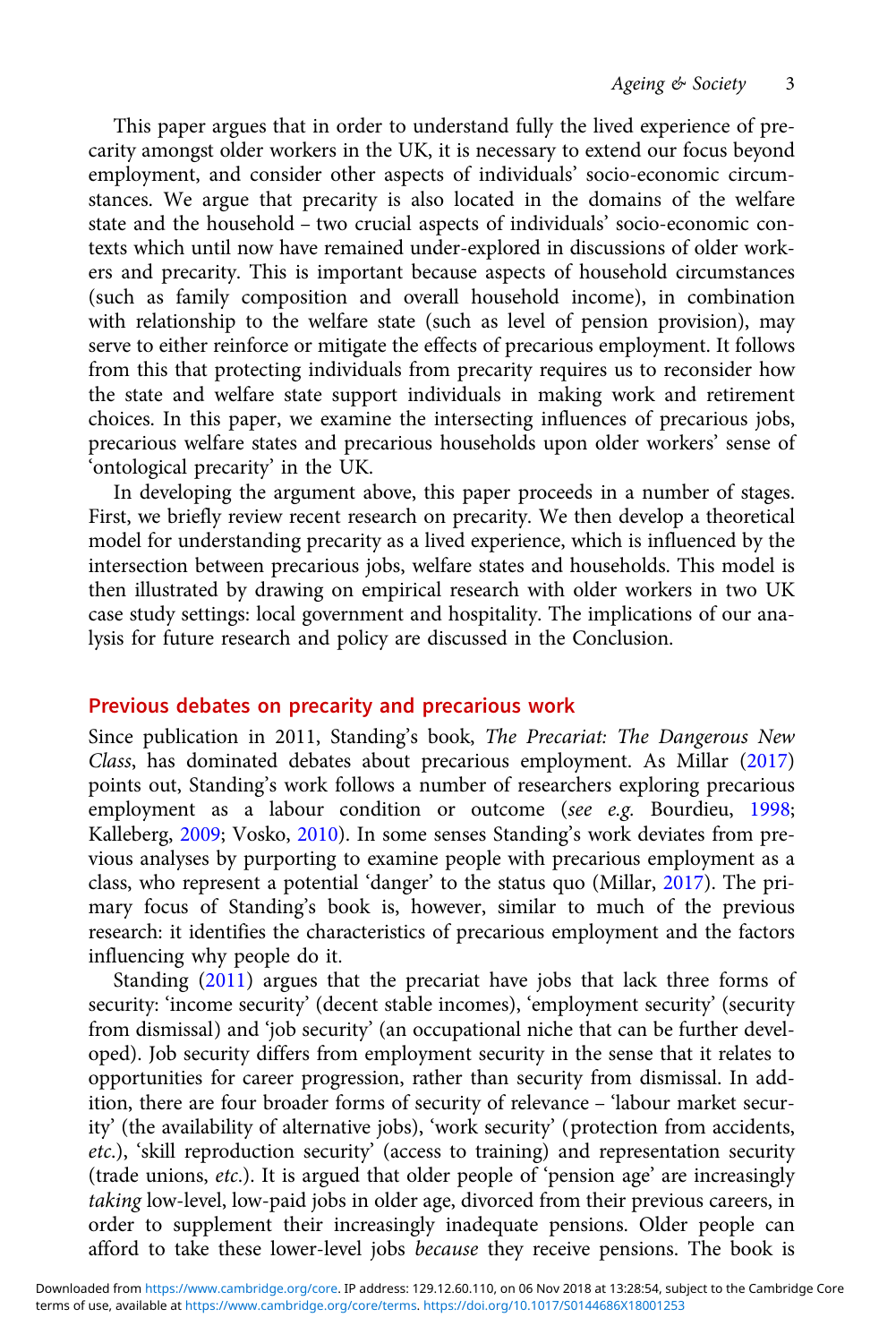<span id="page-4-0"></span>presented as a form of theory building, and so no empirical evidence is presented for this assertion.

At the heart of Standing's ([2011\)](#page-21-0) argument is a contradiction. On the one hand, he views the precariat as a 'dangerous class', implying that they are unified in their anger and liable to take action. Standing ([2011](#page-21-0): 19–24) argues that they experience anger, anomie, anxiety and alienation. On other hand, he presents older people in the precariat as rather passive:

uninterested in career building on long-term employment security … They can take low-wage dead-end jobs lightly [because of pension income]. They are not frustrated by career-lessness, in the way youth would be. But older agers too may be grinners or groaners. (Standing, [2011](#page-21-0): 83)

According to this assessment, older 'grinners' do not want a 'better', moredemanding full-time career job; they are happy to be in a 'precariat job' that gives them 'money for extras' or a pleasurable activity to do (Standing, [2011](#page-21-0): 59). On the other hand, older 'groaners' are purely in employment for financial reasons, and they have limited job choices as they 'face competition from more energetic youth' (Standing, [2011](#page-21-0): 59).

This impression of 'grinners' and 'groaners' implies a range of psychological responses to being in the precariat, which do not necessarily imply that people *feel* a sense of precarity. However, the term 'precarity' arguably *implies* a form of uncertainty that impacts negatively on the psyche (Molé, [2010;](#page-21-0) Millar, [2017\)](#page-20-0). Indeed, Standing's ([2011](#page-21-0)) broader arguments about the precariat experiencing anxiety, anger, anomie and alienation seem to suggest this.

Millar ([2017\)](#page-20-0) identifies an interesting alternative to focusing on precarity solely as a 'labour condition' (*e.g.* a *type* of insecure work). Drawing on the work of Judith Butler ([2004](#page-20-0)), Millar [\(2017\)](#page-20-0) argues for a focus on 'ontological precariousness'. Precarity can be related to ontological experience in the sense that the individual views *their reality* as being precarious. This reality is inherently multifaceted and roots any 'labour condition' in the individual's wider life. Thus, while a precarious 'labour condition' may contribute to feelings of 'ontological precarity', the extent to which an individual feels precarious will also depend on whether or not their wider life circumstances provide security. The concept of 'ontological precariousness' therefore aims to bridge the gap between viewing precariousness as a 'labour condition' and viewing precarity as a form of vulnerability or negative insecurity that is *experienced* by the individual. According to Miller ([2017](#page-20-0): 5), precarity is thus 'both a socio-economic condition and an ontological experience … It aims to capture the relationship between precarious labor and precarious life'.

#### Theorising precarity

Extending Millar's ([2017\)](#page-20-0) approach, we argue that precarity as an ontological experience relates to precarious conditions in one or more domains of an individual's life. Such precarity may take the form of anxiety, whether mild or severe, which is partly *anticipatory*, *i.e.* it is grounded in a set of circumstances but also concerned with what may happen in future (Molé, [2010\)](#page-21-0). To fully make sense of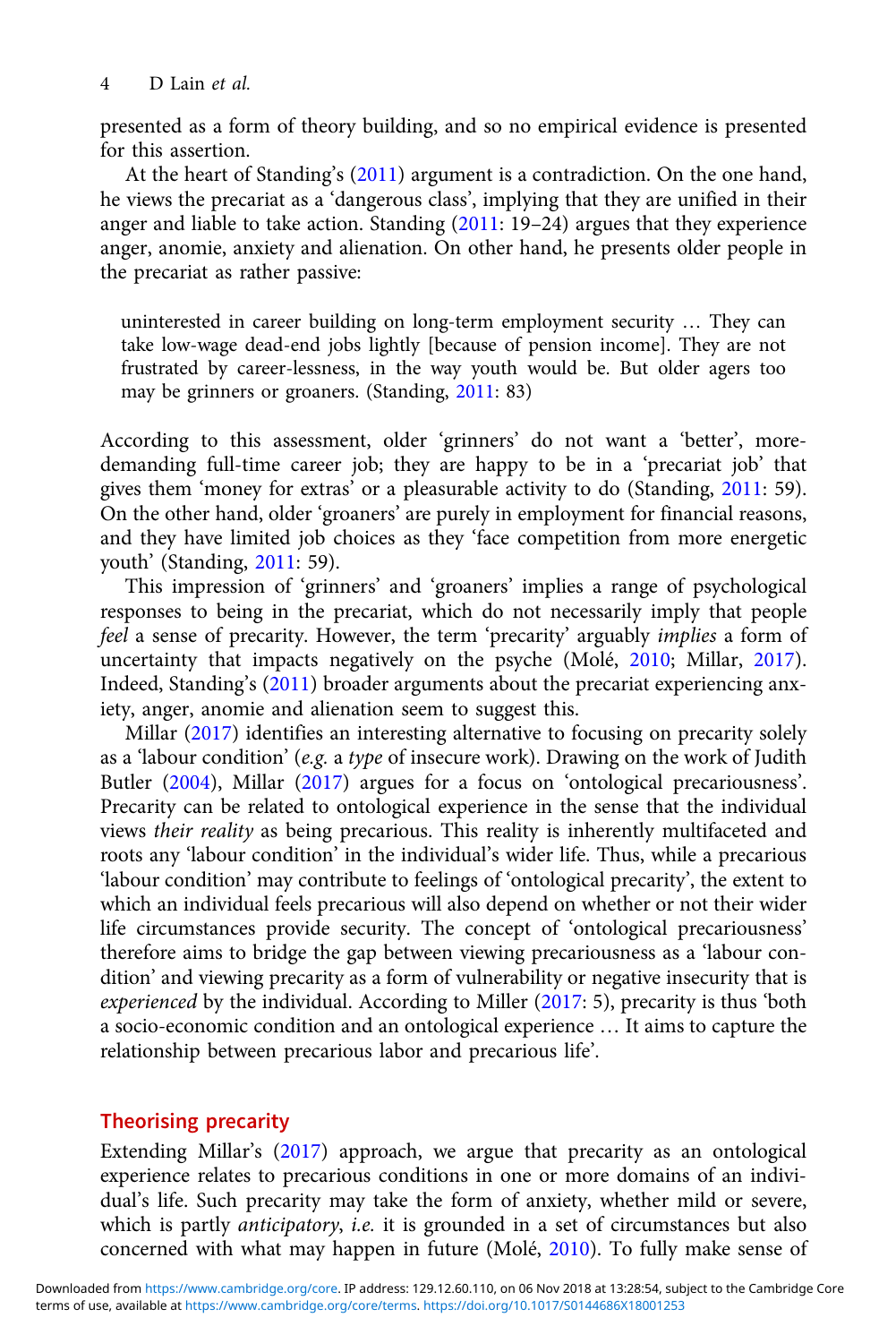precarity in the domain of employment, as a lived experience, it is necessary to take broader social context into account: precarious jobs, welfare states and households; this framework is represented by [Figure 1](#page-4-0). This suggests that precarity in one domain (*e.g.* employment) can be heightened/diminished by precarity/security in another domain (welfare states or households).

The model has been designed with reference to the UK, a country where precarity has arguably been exacerbated by pressures to work longer in the context of a relatively unregulated labour market (Hall and Soskice, [2001](#page-20-0)) and a welfare state that is ungenerous by international standards (Esping-Andersen, [1990\)](#page-20-0). However, as we discuss in the Conclusion, we believe the framework may be useful for understanding precarity in other countries as well to varying degrees, given pressures to work longer in the context of welfare state retrenchment (Vickerstaff *et al*., [2017](#page-21-0): 227).

We discuss the three domains of precarious jobs, welfare states and households in turn.



Figure 1. Mapping the intersections between precarious jobs, welfare states and households.

#### Precarious jobs

The idea that work is becoming more precarious is not new and, as Fevre [\(2007](#page-20-0)) notes, it follows in part from arguments made by social theorists that we have reached an age of insecurity (Beck, [1992](#page-20-0), [2000](#page-20-0); Castells, [1996](#page-20-0); Giddens, [1998](#page-20-0); Sennett, [1998\)](#page-21-0). While this perception has become common, empirical research in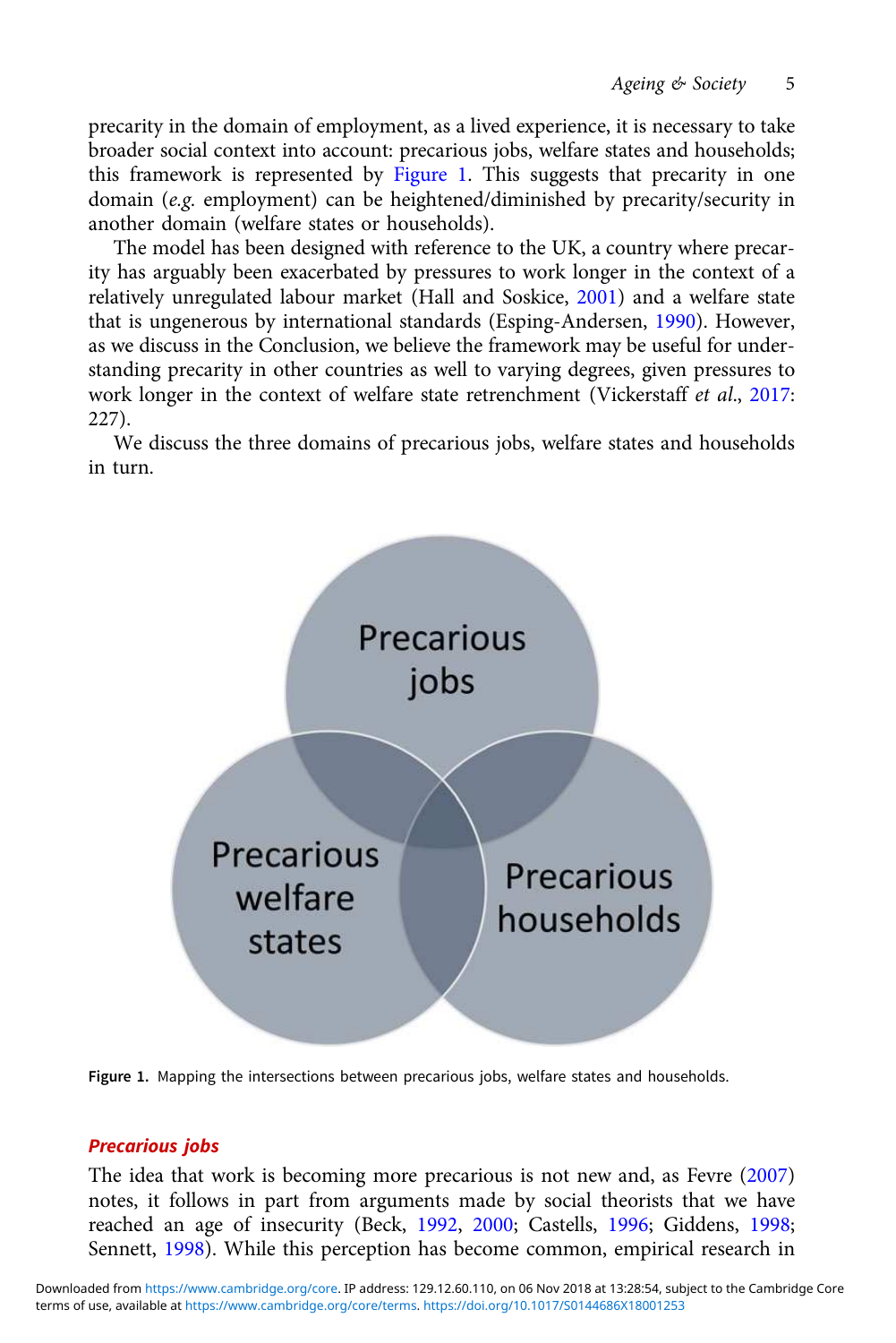the period up to the mid-2000s seemed to contradict this argument, finding little statistical evidence of increases in perceived job insecurity, temporary employment or short-duration employment (Marsden, [1999](#page-20-0); Fevre, [2007;](#page-20-0) Doogan, [2009\)](#page-20-0). However, since the 2007/2008 financial crash, in some sectors of employment the threat of job loss has also increased significantly, most notably in the public sector following severe budget cuts (Wanrooy *et al*., [2013](#page-22-0)). At the same time, many of the jobs replacing those lost in the UK have been considered 'low-quality' part-time work or self-employment (Klair, [2016](#page-20-0)), with the assumption that people (particularly men) were involuntarily recruited to these jobs.

We also need to consider ontological precarity in relation to the changing *nature* of work, however. For example, work intensification has increased in general across a range countries (Burchell *et al*., [2005](#page-20-0); Green, [2006](#page-20-0)), with people expected to perform more work per hour than in the past. This is because private-sector employers have become more competitive and market-orientated (Green, [2006](#page-20-0)) and employers in the UK public sector have to work with reduced budgets (Wanrooy *et al*., [2013\)](#page-22-0). An outcome of this work intensification has been the restructuring of employment and tasks within many organisations and a significant decrease in UK job satisfaction among older workers (White and Smeaton, [2016](#page-22-0)). Older workers may experience work intensification as a form of precarity because it becomes harder to perform in the context of pressures to work longer (Sheen, [2017](#page-21-0)). Such work may be viewed as unsustainable in the long term, particularly for stressful and physically arduous jobs, given declines in health as people age (Lain, [2016\)](#page-20-0).

However, simply focusing on the jobs that older workers *do* misses at least half of the puzzle – it is the jobs that are *not* available to older workers in the labour market that are just as relevant to individuals' sense of precarity. Standing [\(2011\)](#page-21-0) identifies the concept of 'labour market insecurity' – a lack of available jobs in the wider labour market. However, older people are arguably affected by this differently compared to younger groups. Older people may find that the *type* of job they do is *no longer* viable given declining health, but perceive few suitable alternative employment opportunities. Previous evidence suggests that older people anticipate that it would be hard to get another job (Smith, [2000](#page-21-0): 30; Loretto *et al*., [2017\)](#page-20-0), which reflects the reality that older people find it harder to re-enter employment following unemployment (Lain, [2016\)](#page-20-0). In this context of limited recruitment prospects, average job tenure of UK workers aged 55–64 has risen from 14 to 14.5 years since 2007–2008. Long job tenure may be associated with a feeling of precarity because people feel that they have little option but to 'cling on' to their jobs because of limited employment prospects and a weak welfare safety net to catch them. This may mean staying in jobs that seem to be the antithesis of precarious employment – full-time, permanent jobs. Indeed, Bell and Rutherford [\(2013\)](#page-20-0) found that UK workers over 50 were four times more likely to say they wanted to reduce, rather than increase, their hours of employment.

In sum, job precarity among older people may relate to job prospects for the future (inside or outside the current organisation) or the unsustainable content of the work itself. These changes have been exacerbated by recession (Axelrad *et al*., [2018](#page-19-0)), budget cuts in the public sector (Wanrooy *et al*., [2013](#page-22-0)) and longerterm structural change in the labour market resulting from increased market competition.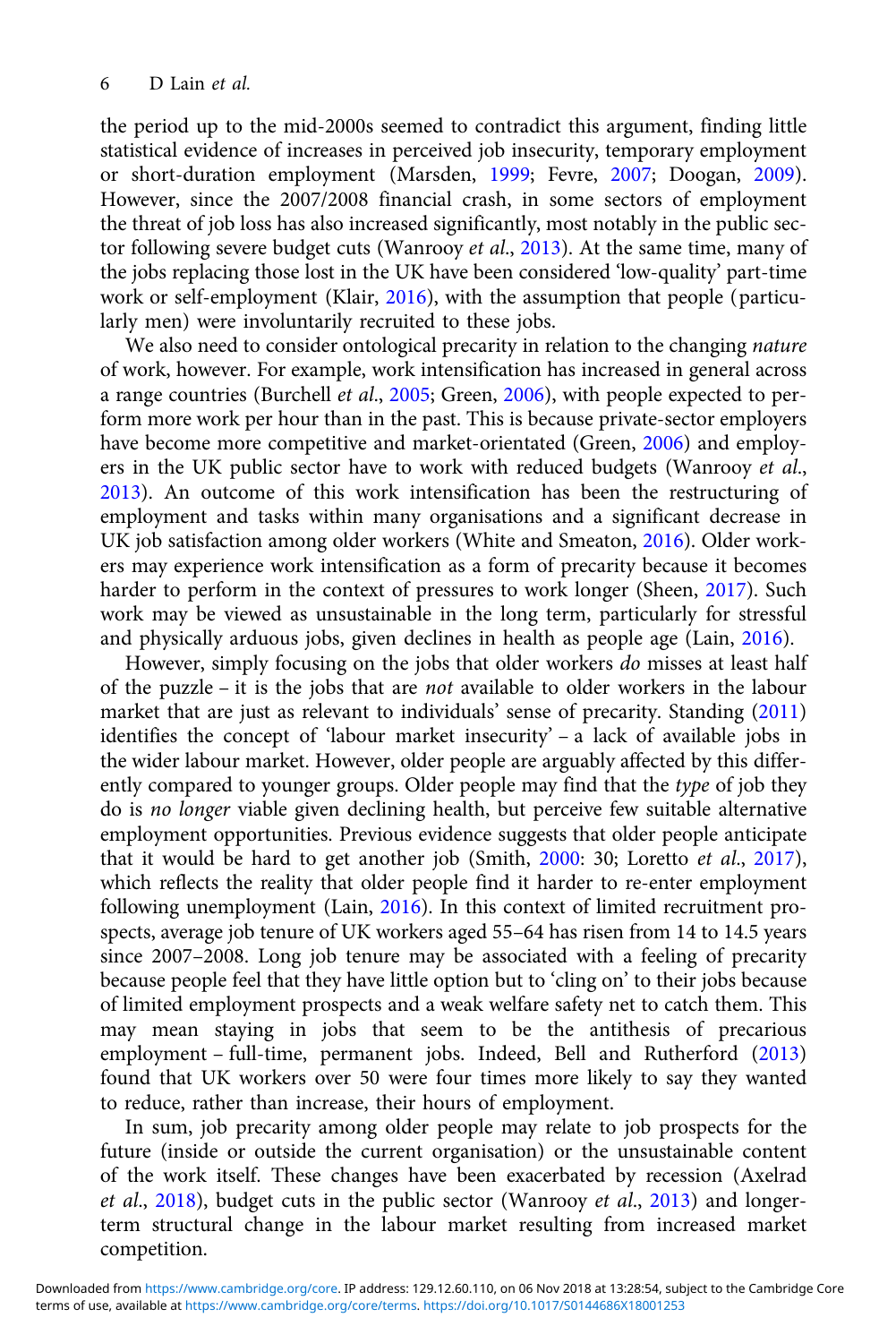#### Precarious welfare states

Feelings of job precarity discussed above are likely to be heightened if the individual has limited options for drawing on alternative sources of non-wage income; in such instances individuals will be located in the intersection between precarious jobs and precarious welfare states (*see* [Figure 1\)](#page-4-0). The welfare state is likely to engender a sense of precarity if individuals feel they would not be provided with adequate financial security in the absence of employment. Welfare states may also be viewed as precarious if individuals do not feel they have the complete certainty of knowing *when* they will be eligible to draw on state pension income. The UK welfare state is likely to be viewed as precarious in both of these senses.

One of the key roles for welfare states is to reduce, or 'de-commodify', individuals' reliance on the market for survival, enabling individuals to opt out of employment when they perceive this to be in their best interests (Esping-Andersen, [1990\)](#page-20-0). Inevitably, the extent to which welfare states ever did this has varied, but UK increases in State Pension age significantly increase the extent to which individuals are reliant on the market (and employment) for survival until older ages. Lain [\(2016\)](#page-20-0) argues that the UK is moving towards what he terms a 'selfreliance' model where most individuals now have the theoretical right to continue working past age 65, but rapid State Pension age rises offer little realistic alternative to employment. As recently as the early 2010, women could receive a state pension at age 60, and men at age 65. Since this time projected female State Pension age rises have accelerated and have risen sharply, such that state pension ages for both sexes will be 66 by 2020 and 67 in 2028; after 2028 pension ages will be reviewed at regular intervals and will rise still further. In this climate, individuals in 'earlier' older age may have doubts about when they will be able to receive state pension.

It is worth noting that there will be no option to take a reduced pension before State Pension age (Lain, [2016:](#page-20-0) 169). Furthermore, Pension Credit, which provided retirement incomes for men and women from age 60, will no longer be available before State Pension age. These changes place more pressure on individuals to remain in work in older age, particularly given that unemployment and ill health-related benefits are worth half that of the State Pension (Lain, [2016\)](#page-20-0).

In this context, the extent to which workers feel a sense of precarity will depend upon their access to non-wage private sources of income. Some individuals will have accrued sufficient salary-related occupational pension income to retire without recourse to State Pension income. This will become less common in future, with the shift from defined benefit to defined contribution pensions, which offer less security and are typically less well funded (Hacker, [2006;](#page-20-0) Office for National Statistics, [2013](#page-21-0)). Nevertheless, the extent to which older workers feel a sense of precarity will continue to be influenced by their savings, assets and non-state pensions. In this regard, we expect considerable gender differences, as women are less likely to build up significant pension incomes in their own regard (Ginn, [2003](#page-20-0); Ní Léime and Loretto, [2017](#page-21-0)). This presents a particular problem for single women who do not have a partner with a decent pension, highlighting the importance of the household as an influence upon ontological precarity.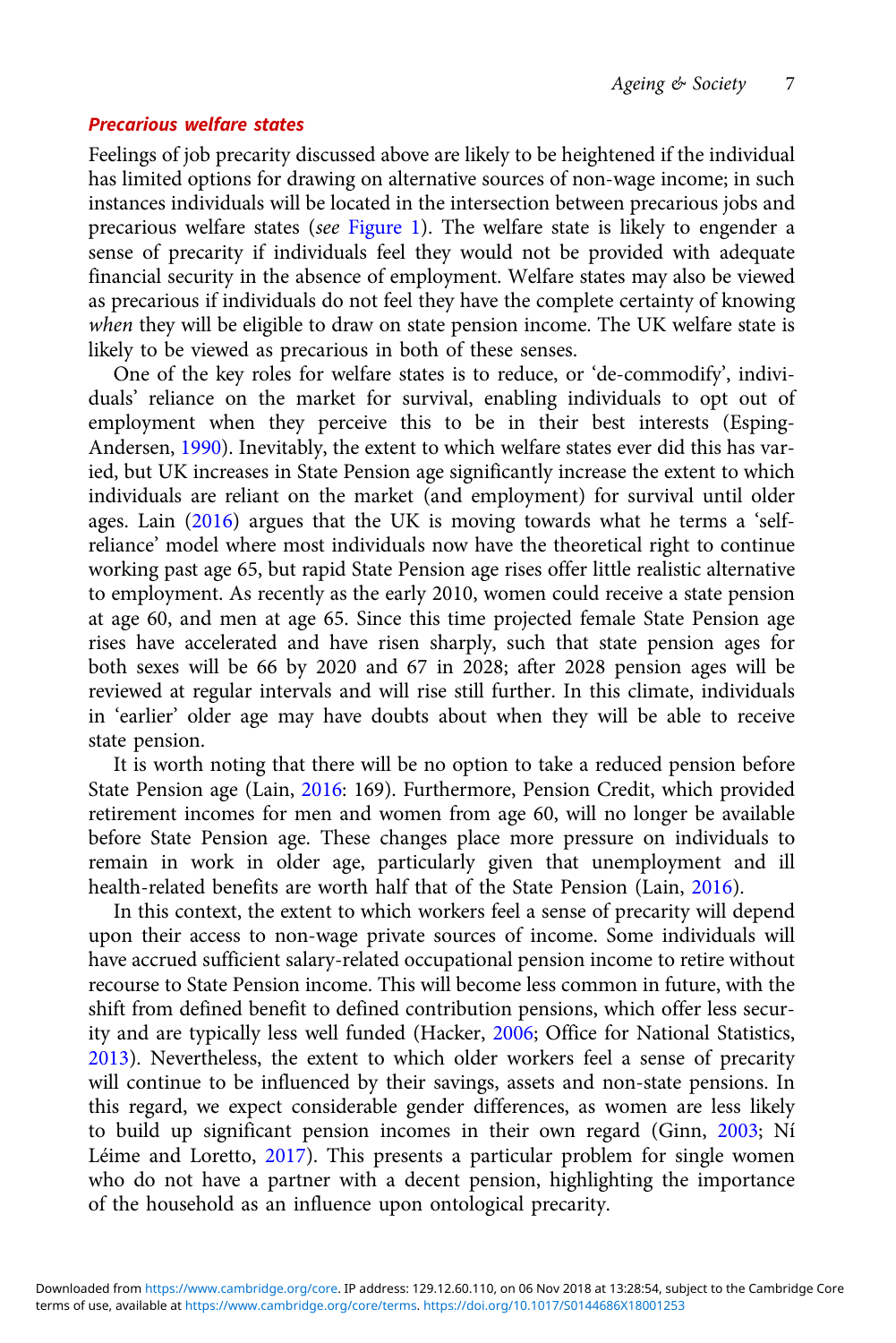#### Precarious households

For much of the 20th century UK social policy was based on the assumption of a 'modified male breadwinner model' (O'Connor *et al*., [1999](#page-21-0)). The premise of this model was that most people married relatively early, remained married and had their children during the early years of marriage; these children had left home whilst parents were in middle age to set up their own homes. Often the husband worked full-time, while the wife worked part-time to provide a 'component wage' to supplement the male 'full' wage (Siltanen, [1994](#page-21-0)).

While employment patterns of women have continued to be influenced by this modified male breadwinner model, particularly in relation to part-time employment (Office for National Statistics, [2013](#page-21-0)), households have become much more precarious and uncertain (Organisation for Economic Co-operation and Development, [2011\)](#page-21-0). In England in 2014–2015, only around 53 per cent of women and 57 per cent of men aged 50–59 were in a marriage and married to their first husband/wife (Banks *et al*., [2016](#page-19-0): 228). Among those aged 55–59, some individuals had inevitably never married (15.1% of men and 7.4% of women). However, particularly in the case of women, being single through divorce was more common (22% of women were in this category), while widowhood among women became common by age 65–69 (12.1%).

Divorce and widowhood is known to increase the likelihood of being in the poorest wealth quintile, but the impact of this is stronger for women than men (Banks *et al*., [2016:](#page-19-0) 228); this is likely to be partly because women are less able to amass significant pension income in their own right as a result of marriage and family trajectories (Ginn, [2003](#page-20-0)). Older divorced women are often highly dependent upon their own resources, as State Pensions from a former partner cannot be shared, and there are no guarantees that divorce settlements will split occupational pensions or provide continued alimony payments after children have grown up (UK Government, [2018](#page-21-0)). Referring back to [Figure 1](#page-4-0), we may therefore anticipate that some women in particular are likely to be in the centre of the Venn diagram, experiencing precarity as a result of their precarious employment prospects/content, 'precarious' marriage/household trajectories and their limited prospects of obtaining alternative sources of pension/benefit income.

While the above focus is on single people, it is also important to note that households involving couples will face different forms of precariousness. Remarriage may lead to more complex household arrangements in older age and financial pressures to continue working from taking on financial responsibility for young stepchildren (Vickerstaff, [2015](#page-21-0)). Added to these pressures is the fact that young adults are increasingly financially dependent upon their parents more generally, given lengthened periods of study and increased difficulties establishing careers and households of their own (Office for National Statistics, [2016](#page-21-0)).

One of the key ways in which disruptions to household structures impact upon individuals is in relation to home-ownership. Lain [\(2016:](#page-20-0) 146–149) found that at age 65–69, 8 per cent of individuals in England in 2010 were still paying off their mortgage, and that paying off a mortgage doubled the likelihood of someone working at this age (*see also* Smeaton and McKay, [2003](#page-21-0)). Those who have experienced some form of marital disruption are most likely to have outstanding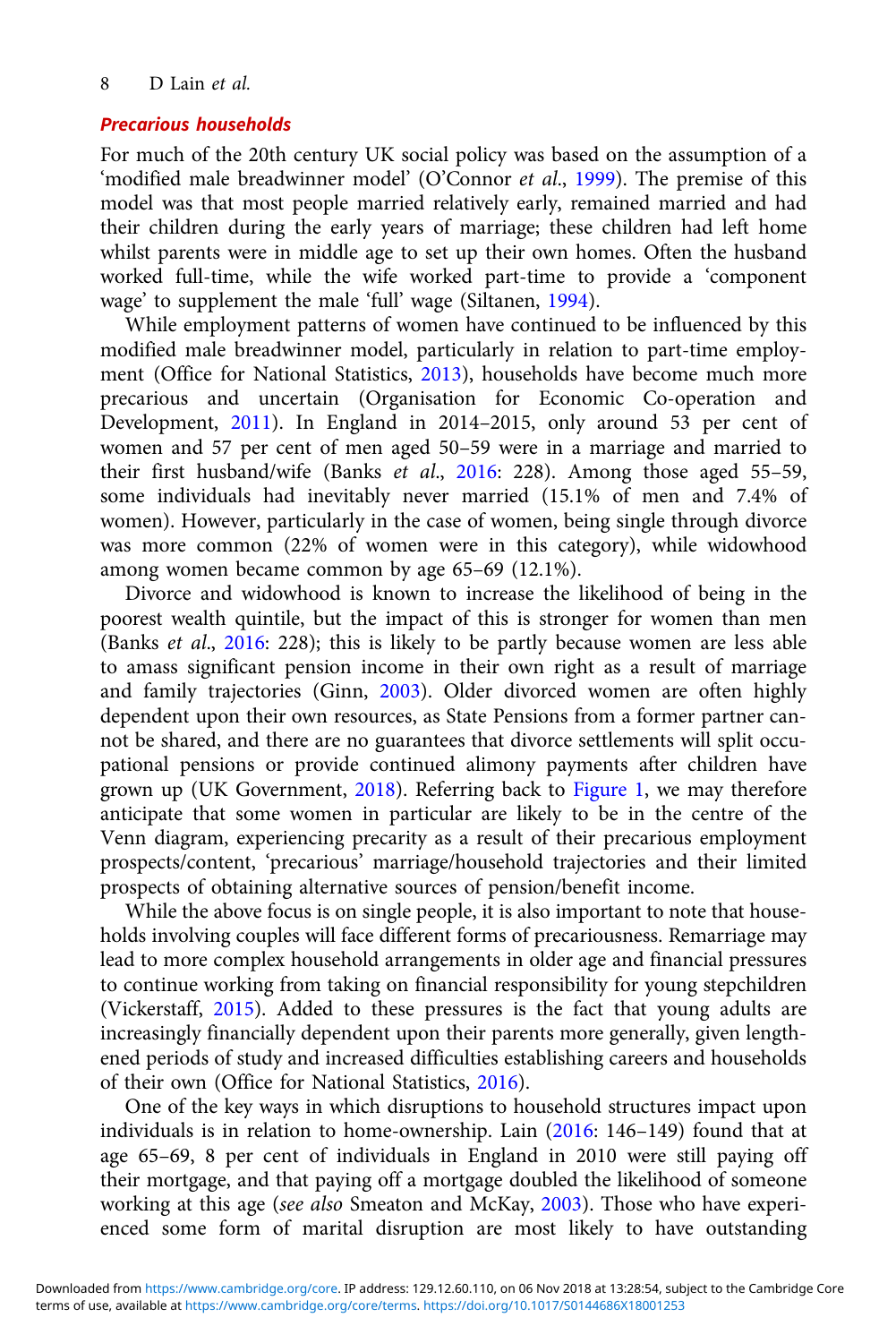mortgage debts in older age (for a discussion, *see* Lain, [2016\)](#page-20-0). More generally, with the rise of interest-only mortgages there has been a sharp increase in individuals reaching 'retirement age' with outstanding mortgage debt since 2010 (*The Guardian*, [2017](#page-21-0)*b*). The need to pay off this mortgage debt before retiring is likely to intensify feelings of precarity further.

While the likelihood of owning your own home outright increases with age, it is important to note home-ownership is far from universal. Just under half of those aged 55–64 in 2015–2016 owned their own home outright (45.4%) in England, with just over a quarter still paying off the mortgage (26.5%) and a quarter renting (28.1%) (Ministry of Housing, Communities and Local Government, [2017\)](#page-21-0). The proportion of older people renting privately has risen since 2007, and by some estimates is likely to reach a third by 2040 (Centre for Ageing Better, [2018\)](#page-20-0). A projected decline in home-ownership may therefore intensify feelings of precarity among older people in future.

In summary, our assumptions from the literature review are that in order to understand precarity as a lived experience we need to bring together the domains of precarious jobs, welfare states and households ([Figure 1](#page-4-0)), and consider the intersections between them. To do this we draw upon empirical data from qualitative case study research in two different employment organisations.

#### Methods

The material discussed here is part of a larger study examining how the policies encouraging extended working lives and changes in the transitions from work to retirement are managed within five contrasting organisations. A case study methodology was used, following Marshall ([1999:](#page-20-0) 380), as a means to create a 'comprehensive description of the setting'. A variety of data-collection methods were adopted, including: face-to-face interviews, focus groups and documentary evidence. We aimed to capture views and experiences of a range of stakeholders, including employees aged 50+, line managers, human resources (HR) and occupational health managers.

In this paper we focus on qualitative interviews with older workers aged 50+ in two of the case studies: 'Local Government' and 'Hospitality'. We found examples of older worker precarity in each of the five case studies. However, the organisations examined here were selected because their individual circumstances heightened the sense of precarity felt by older workers, despite having very different workforces. In Local Government, older workers were mainly in 'white-collar' jobs and experienced a sense of ontological precarity as a result of cuts in government funding, which led to a 40 per cent drop in the workforce over the period 2010–2016 (equivalent to 4,000 full-time equivalent posts). This was achieved through successive voluntary severance (VS) schemes, with financial incentives dependent on job tenure. The schemes were open in terms of who could apply, but management chose between applicants based on skill needs. Fear of later job loss encouraged people to apply, but a lack of clarity over who would be accepted caused further anxiety. Alongside job cuts, significant organisational restructuring and job redesign occurred as a result of radical changes to the delivery of services. As a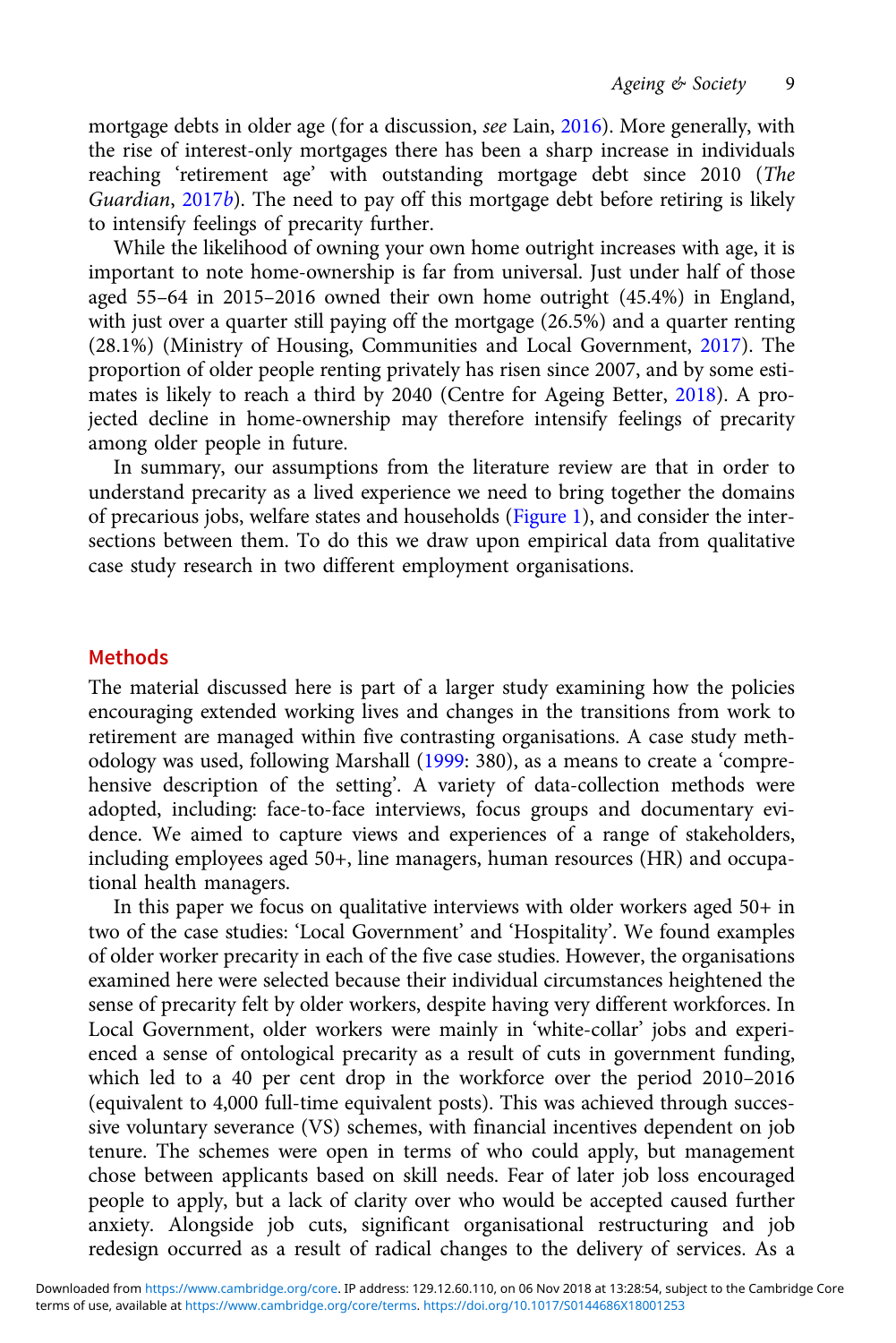case, Local Government represents an apparently classic example of precarity in terms of job insecurity.

The second case, Hospitality, is a catering and cleaning business unit of a large educational establishment. Here workers were predominatly in 'blue-collar' jobs and precarity was not (ironically, given the sector) related to job security itself but rather to the capacity of individuals to continue doing the work. The workforce were engaged in hard manual labour and most had worked in this or a similar sector for most of their working lives. They did not typically have significant occupational pensions that would provide a financial cushion in retirement. The workforce displayed the typical range of health issues for a group of manual workers over 50: arthritis, especially knees and hands; diabetes; general aches and pains; and diminished ability to bounce back after long shifts.

We draw on individual interviews conducted in 2015 with 59 employees aged 50+, 37 in Local Government and 22 in Hospitality. The sample group comprised men and women in blue-collar, white-collar and managerial positions (*see* Table 1). Semi-structured interviews examined the factors influencing decisions about retirement timing, attitudes to extended working life policies, financial circumstances and the management/treatment of older people in the workplace.

Interviews were recorded and fully transcribed. Data storage, coding and analysis were supported by the use of NVivo 10. Team members collaborated to develop a data coding framework, based upon both the interview topic guide and emergent themes derived from preliminary reading of interview transcripts. All interviews were coded in NVivo using this framework, which allowed for a rigorous and theoretically underpinned approach to data analysis.

#### Findings

#### Precarious jobs

The nature of job precarity differs to some degree between the case studies. In Local Government there was a fear that individuals would lose their jobs due to job cuts. Such concerns were not present in the case of Hospitality. However, in both cases there was a sense of precarity related to the fact that jobs were becoming unsustainable due to work intensification and, in the case of Local Government, restructuring. We look at fears about job loss in Local Government first, and then examine work intensification in both organisations.

#### Fear of job loss in Local Government

The majority of the Local Government employees interviewed for this study had experienced the consequences of restructuring. Jobs had been reorganised, resulting in fewer available posts; as a result, many of the interviewees had been required to reapply for their own jobs. Others had been redeployed elsewhere within Local Government, sometimes to a lower-grade job on protected pay for a three-year period. Many interviewees had been invited to apply for VS and were in the process of considering this at the time of interview. Thus, job-related insecurity and associated anxiety was widespread amongst the interviewees in the Local Government sample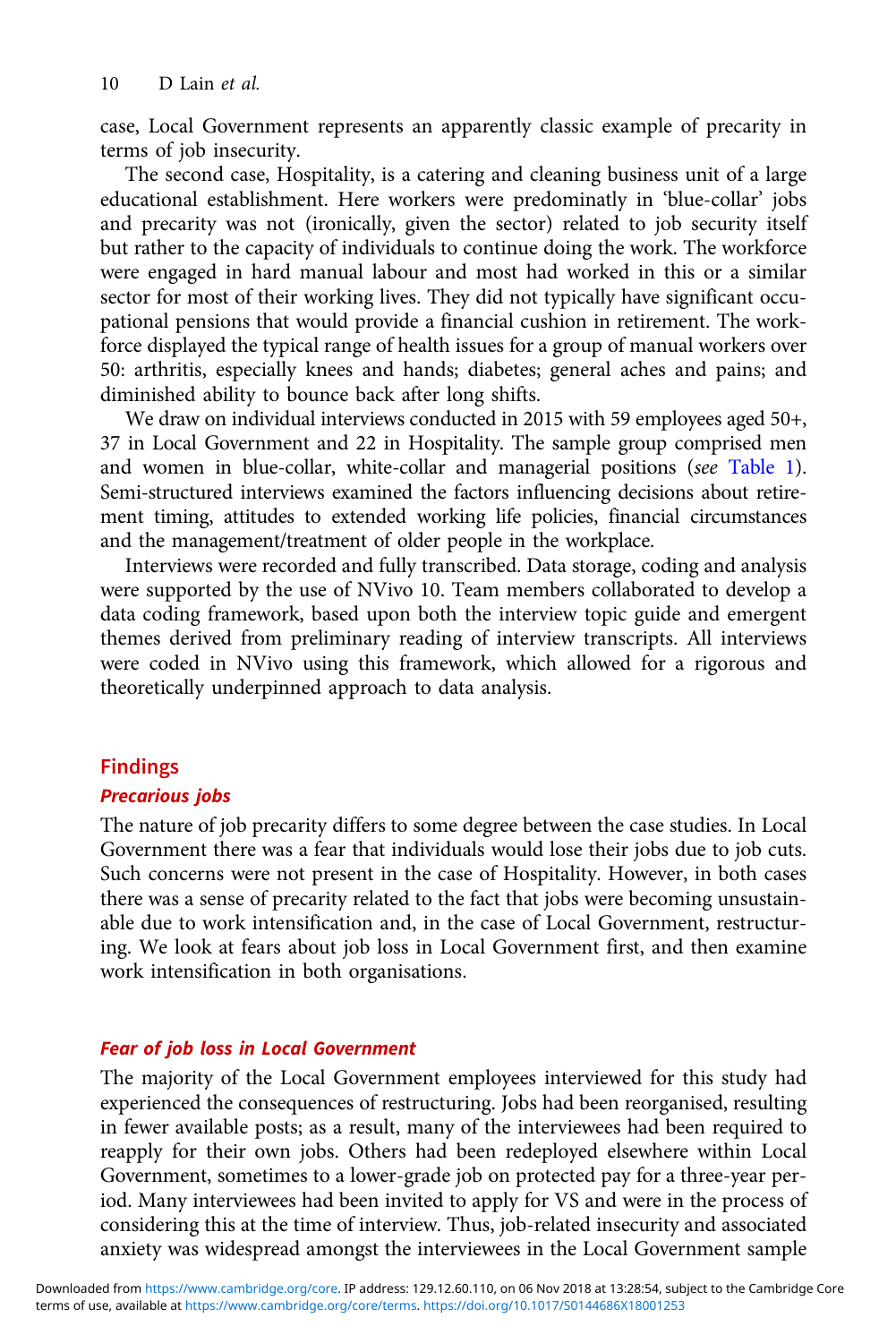|                              | Hospitality           |                |                |                | Local Government |                       |  |
|------------------------------|-----------------------|----------------|----------------|----------------|------------------|-----------------------|--|
|                              | All                   | Women          | Men            | All            | Women            | Men                   |  |
| Marital status:              |                       |                |                |                |                  |                       |  |
| Single                       | 1                     | 1              | $\mathbf 0$    | 3              | 2                | 1                     |  |
| Married                      | 13                    | 6              | 7              | 19             | 9                | 10                    |  |
| Co-habiting                  | $\overline{4}$        | 3              | $\mathbf{1}$   | 9              | 3                | 6                     |  |
| Divorced                     | $\overline{4}$        | $\overline{4}$ | $\mathbf 0$    | 6              | 6                | $\Omega$              |  |
| Self-reported health status: |                       |                |                |                |                  |                       |  |
| Good                         | $\mathsf{\mathsf{R}}$ | $\overline{4}$ | $\overline{4}$ | 17             | 9                | $\mathsf{\mathsf{R}}$ |  |
| Fair                         | 9                     | 6              | 3              | 14             | 7                |                       |  |
| Poor                         | $\overline{4}$        | 3              | $\mathbf{1}$   | 5              | 3                | $\overline{2}$        |  |
| Not known                    | 1                     | 1              | 0              | 1              | 1                | $\Omega$              |  |
| Type of job role:            |                       |                |                |                |                  |                       |  |
| Blue collar                  | 17                    | 10             | $\overline{7}$ | 6              | $\overline{2}$   | $\overline{4}$        |  |
| White collar                 | 3                     | $\overline{3}$ | $\Omega$       | 27             | 17               | 10                    |  |
| Managerial                   | $\overline{2}$        | 1              | $\mathbf{1}$   | $\overline{4}$ | $\mathbf{1}$     | 3                     |  |
| N                            | 22                    | 14             | 8              | 37             | 20               | 17                    |  |

Table 1. Demographic profile of the interviewees

group. Individuals expressed fears as to whether they would continue to have a job in the next wave of restructuring:

I'm a little bit scared at the moment because, you know, they've got to cut 600 staff so I'm thinking, okay, you've got to be sort of on your guard, there's not a good atmosphere. (LGF18, female, aged 57, divorced, poor health, white collar)

I've always felt insecure since they've had all the budget cuts, things about my job. I never –, I used to be more carefree about things but I think the last three years I've been a bit more worried about it. (LGF06, female, aged 58, married, good health, white collar)

Redeployment to another job was commonly mentioned as a possible outcome for many workers. Thus for some interviewees, the anxiety stemming from job insecurity was associated with a loss of control and uncertainty over the future of their working lives; a further aspect of restructuring which reinforced a sense of ontological precarity:

You're not naturally in control of your own destiny anyway, in terms of they might decide that this job, you know, we can't afford to do it anymore and something else will have to happen or we've got too many people doing it, so we'll move you again. (LGM10, male, aged 55, married, good health, white collar)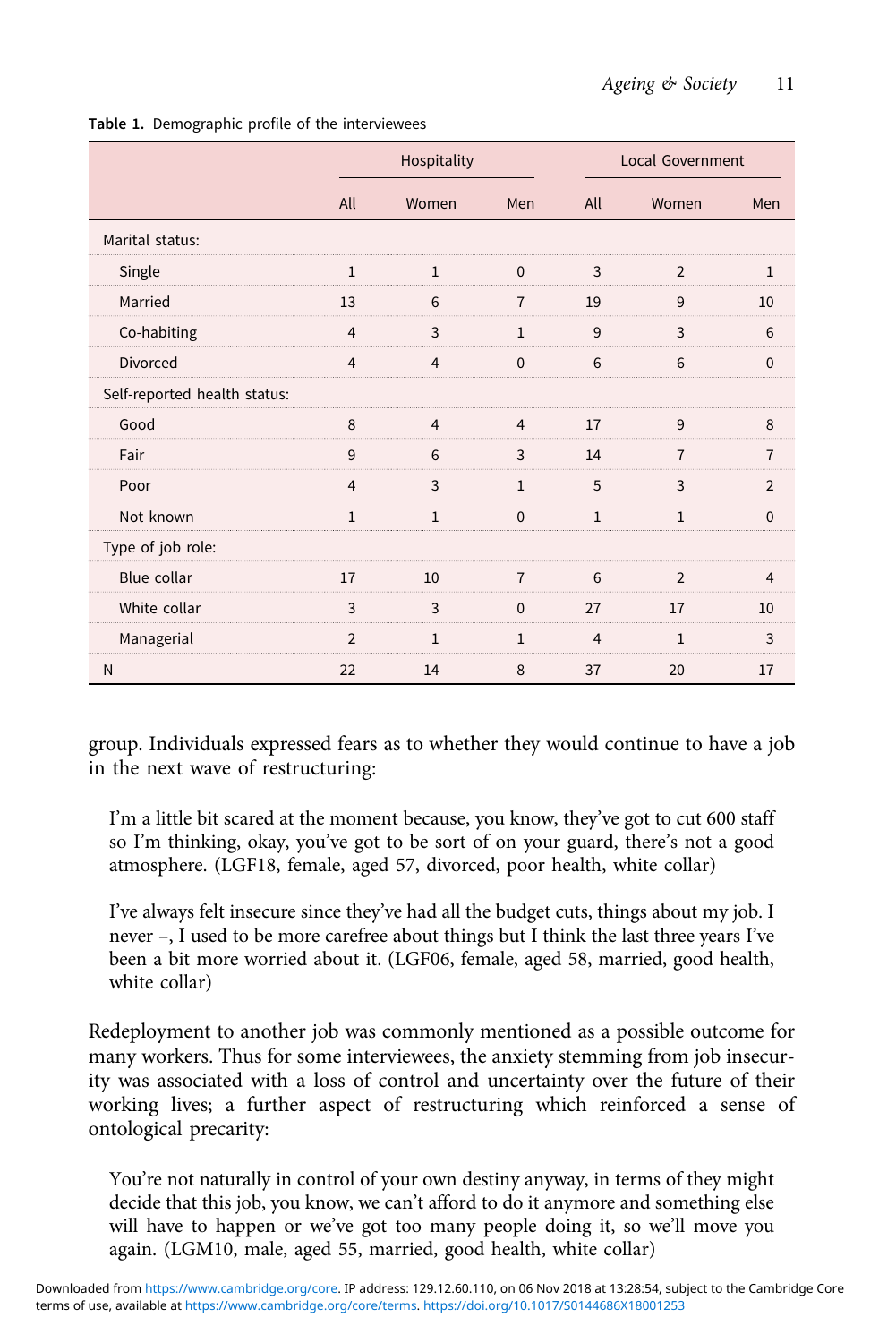This sense of uncertainty about job roles was underpinned by a concern that jobs they were allocated might not be appropriate or sustainable for them in the longer term. In this context, a minority of interviewees viewed VS schemes as a means through which they could attempt to regain control of their working lives, even if this meant that they ended up retiring from their jobs sooner than they had originally intended. Drastic changes to the organisational context had prompted a few employees to choose to leave their jobs rather than be forced into a new role that they did not actually wish to undertake, or did not view as suitable for them:

At least if I take this option I know exactly where I stand. I have the facts and figures and I know that I am not being transferred to a job that I really don't want to do. (LGM29, male, aged 56, co-habiting, good health, blue collar)

For Local Government employees, work-related precarity was compounded by their perceptions of ageism within the organisation. Although HR managers within Local Government maintained that applications for VS were assessed in relation to skill needs, there were some employees who commented that when posts were cut, it was older workers who had tended to lose out on jobs when competing with younger colleagues:

I mean there was no way you could prove it obviously, but a lot of people who ended up not with a job, or not with a job they originally wanted, were the older people. (LGF02, female, aged 56, married, good health, white collar)

Women were more likely than men to express such concerns, and their accounts suggest that they perceived there to be a gendered dimension to ageist attitudes:

I think it's to my advantage to not tell people my age anyway, and people probably do think I'm much younger anyway, but I think people will think, oh she'll start slowing down and she won't be able to do her job, if they knew my age … I think I've still got a lot to give. (LGF11, female, aged 61, never married, good health, white collar)

Almost all of the Local Government interviewees were long-standing employees within the organisation, and they expressed doubts about their ability to secure employment within the wider labour market, as illustrated by the representative quotation below:

I'm mindful that, you know, reading the press, people who are over 55 you don't always get a job … So that's a bit worrying. (LGF36, female, aged 55, divorced, health status unknown, managerial)

They therefore perceived the labour market to be virtually closed to over-50s, which increased their sense of ontological precarity.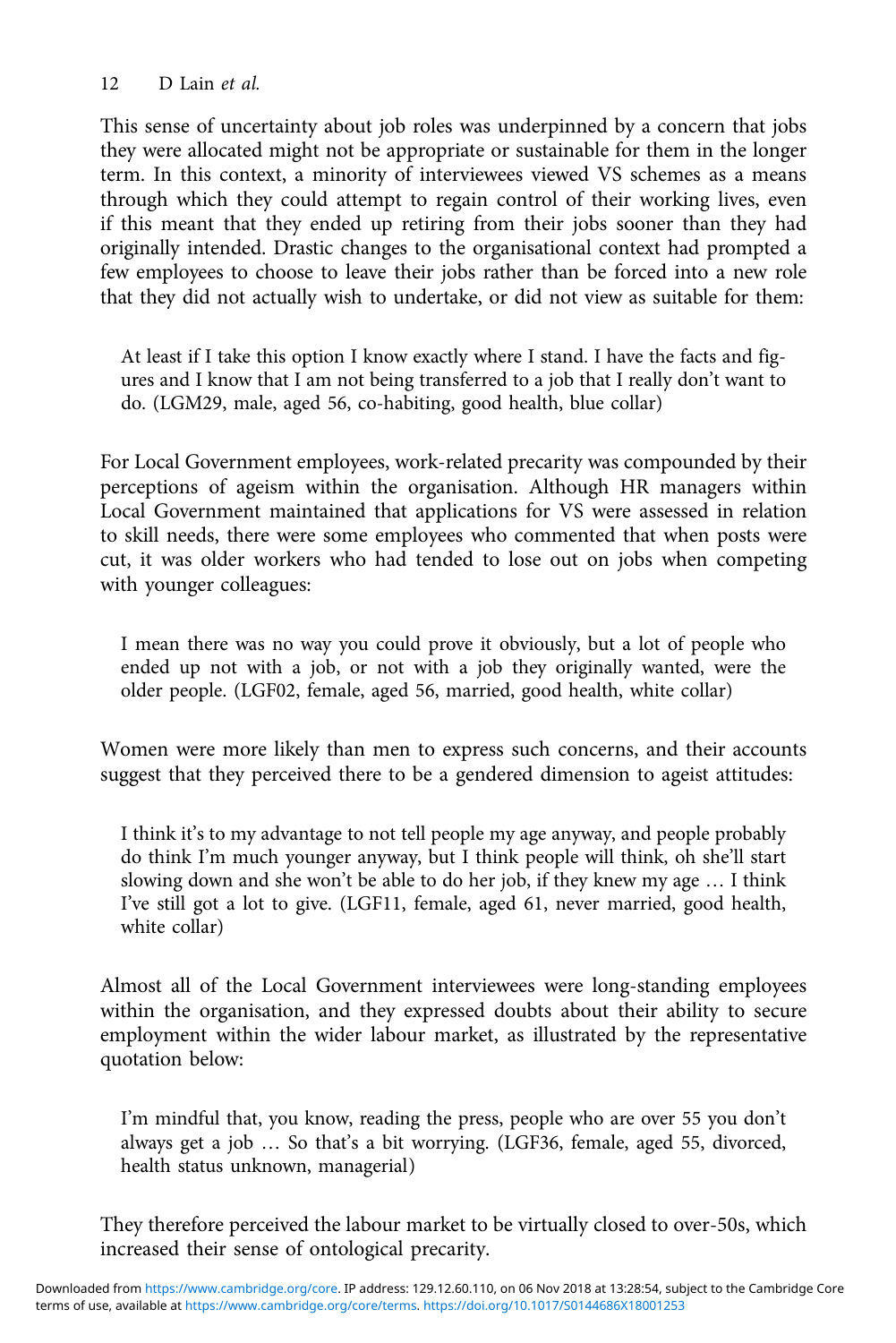#### Work intensification in Local Government and Hospitality

Work intensification was an issue reported by many interviewees within both case study groups. This was a source of a precarity for older workers because it decreased their confidence that continuing to work was sustainable. In Local Government the consequence of work intensification was viewed more in relation to the psychological rather than the physical toll this placed on individuals, reflecting the whitecollar nature of much of this work:

I just don't like work anymore. I dislike work, it's too much pressure. It's mainly I guess because of the way we've been restructured, we've lost staff through voluntary early retirement, through voluntary early severance. A number of staff have left, they've never been replaced, but the workload continues to increase. (LGM20, male, aged 55, married, white collar)

Given the physically arduous nature of much work, Hospitality employees focused on the increasing physical pressures, alongside the psychological pressures related to meeting deadlines, as illustrated in the following quote:

Some of us that have been here 12 years or maybe longer, we've seen changes and the job sort of gets more and more demanding and physical, and you think, I can't see me doing this is in another couple of years or five years. (HF11, female, aged 50, divorced, fair health, managerial)

As this section on precarious jobs has shown, employees in both case studies felt that they lacked choice and control over their working lives and doubted their ability to stay working over the longer term.

#### Precarious welfare states

Financial insecurity was a key theme within the data, as a dimension of household precarity which strongly influenced employees' choices concerning extending working life. Here we present data which demonstrate the implications for older workers of an increasingly precarious welfare state (in the form of reduced access to the State Pension), and we highlight the ways in which the precarious welfare state intersected with precarious employment and precarious health (a facet of precarious households) in the lives of the case study employees.

In both case studies there were individuals who reported that, although they would like to retire before State Pension age, they could not afford to do so as they had no alternative sources of income. In this context, the rise in State Pension age was perceived by some employees (particularly women) as an unfair 'shifting of the goalposts', which had reduced individuals' degree of choice and control over the timing of retirement. The following comment was typical:

I've got to work till I'm 66 to get my State Pension even though I'm in the [organisation] pension. If I was to take early retirement, I couldn't afford it. I couldn't afford to live. (LGF28, female, aged 58, divorced, good health, white collar)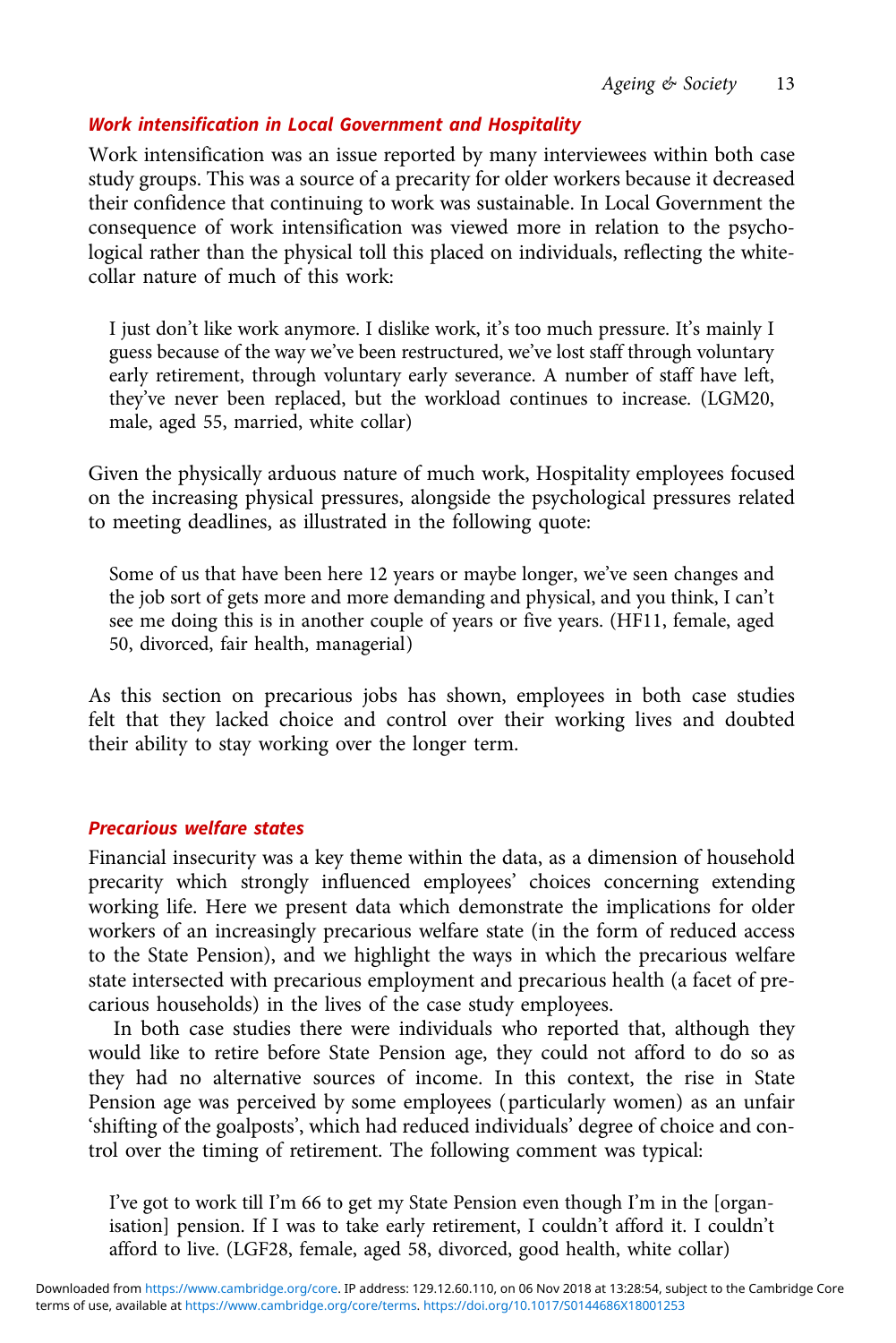Comparison of employees in the two case studies reveals that, overall, Local Government employees had accrued higher occupational pensions and savings over the lifecourse, compared to workers in Hospitality, who were generally in lower-paid occupations. For some workers in Hospitality, even retiring at State Pension age was perceived to be unattainable, as they did not think that they would be able to manage financially on their State Pension income. The following comment is indicative of these low-paid workers' concerns about their income in retirement:

It does worry me about what am I going to be living on, what the State Pension's going to be 'cause they keep reducing and reducing all the welfare. (HF16, female, aged 53, divorced, good health, blue collar)

The significance of a precarious welfare state is most vividly illustrated through the accounts of several blue-collar workers in Hospitality who reported current poor health and/or who anticipated worsening health in the foreseeable future. Uncertainty about future health status, of self and others, had become an increasing concern for these employees; this may be thought of as 'precarious health', and it emerged as a key theme within the Hospitality employee data. These workers generally felt that they had little financial option but to continue working until State Pension age, if not longer, but they doubted whether their health would enable this. This combination of financial and health pressures caused considerable anxiety amongst interviewees, who described the precarity of their circumstances in graphic terms, as in the quotation below from a female blue-collar employee:

I'd like to go pretty soon, actually, but I can't afford it. It basically comes down to money, really. I mean, you're not going to get much in the State Pension and, you know, they keep putting the age up and quite frankly, I can't see me physically and mentally being able to do this job, you know, at those ages they're talking about. I think it's 66 for me … I mean, that's ridiculous. I really cannot see me being able to cope with all the workloads, not in this job. (HF24, female, aged 60, co-habiting, fair health, blue collar)

This employee's comments were echoed by another female worker, who described how her current health problems already made it difficult for her to do her job:

I'm not going to lie to you, yeah, I am finding it very, very tough and some days I think oh, God, I don't know how I'm going to carry on doing this. 'Cause I've had my letter from the pension people, 'You can't retire till you're 67' (laughs). I probably won't even here by the time I'm 67 … it's tough because I know that I can't pay my bills without going to work … I know I've got to carry on working till the day I drop, basically, and there's nothing I can do about it. (HF28, female, aged 57, married, poor health, blue collar)

Arguably, access to a decent State Pension at a younger age would have allowed these workers a greater degree of choice and control over whether or not to continue working after the onset of chronic health problems. This is particularly the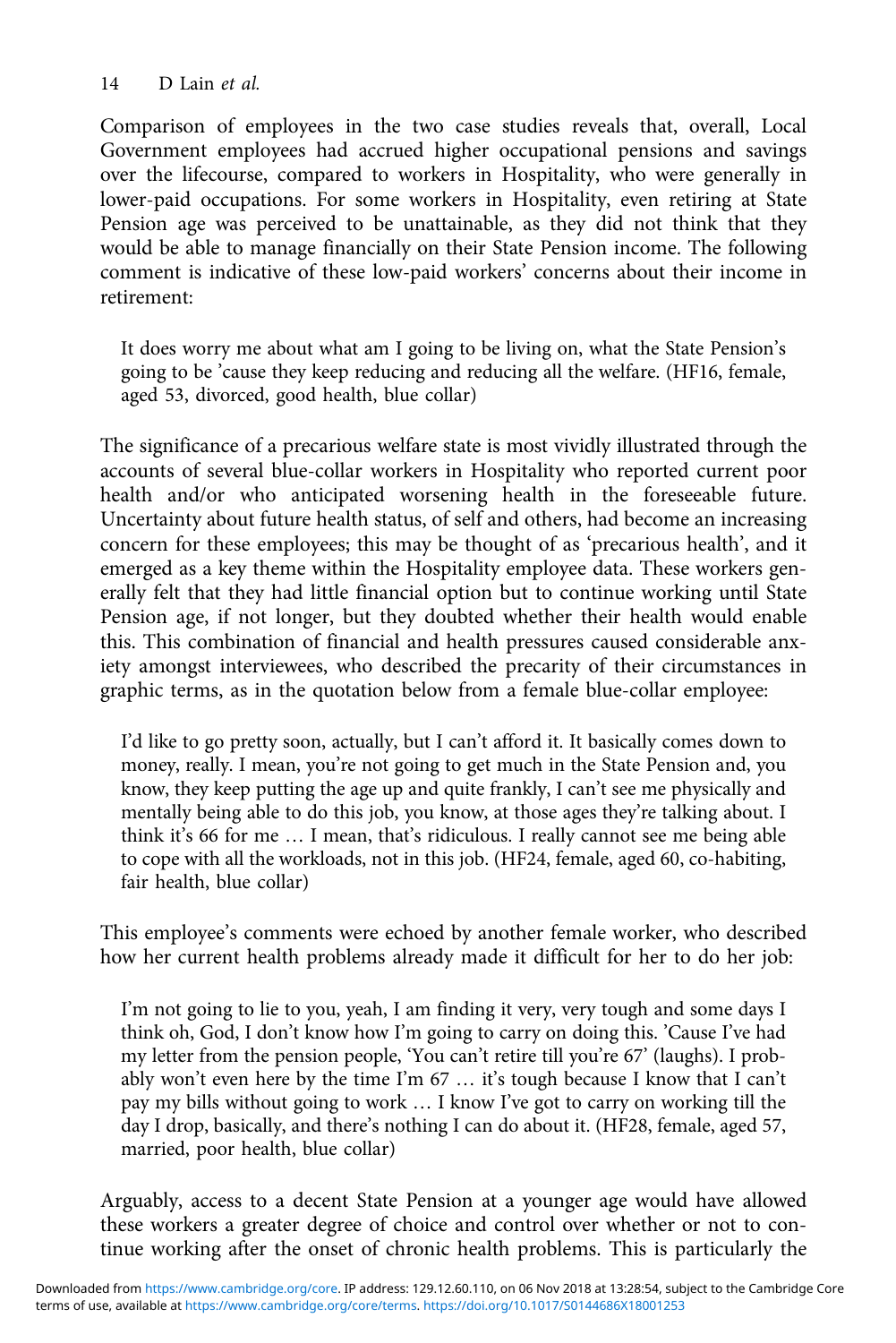case when Employment Support Allowance for those unable to work due to ill health was only worth £73.10 a week in 2017, half that of the already low UK State Pension.<sup>[2](#page-19-0)</sup> Pension policies designed to extend working life actually therefore exposed workers whose circumstances were already precarious (due to their poor health and low-paid employment), to increased precarity. In sum, these data highlight not only the interactions between precarity in health and household finances, but also the significance of a precarious welfare state in reinforcing, rather than protecting against, the precarious position of low-paid older workers in poor health.

#### Precarious households

The domestic or household context was important in terms of mediating the impact of precarious work on individuals' own sense of ontological precarity. Household circumstances could reinforce interviewees' sense of precarity, or act as a kind of buffer against it. In both case studies, those employees who were married, owned their own homes outright, lived in dual-earner households, who had been able to save money into occupational or private pension schemes throughout the course of their lives and who no longer had dependent children, were least likely to report that work-related precarity had undermined their sense of ontological security. On the other hand, being divorced or single, living in a low-income household, having a mortgage to pay off and having dependent children still living at home, were all associated with a heightened sense of ontological precarity in the face of precarious working conditions and a precarious welfare state.

In the case of Local Government, whilst work had become more precarious for almost all employees, there was a sub-set of interviewees who had sufficient financial resources to regard the prospect of VS as an opportunity to make choices about the end of their working lives that would not otherwise have been available to them. These interviewees were generally male white-collar workers who had been employed by Local Government for over 25 years. They had built up generous pension entitlements over the course of their working lives, were owner-occupiers who either owned their homes outright or were close to paying off their mortgages, and were thus relatively financially secure. For these men, VS was an attractive proposition, as illustrated by the following quotation:

I think that it would be a good opportunity for me to start doing something I'd rather, you know, I'd enjoy more and get a bit more from it. (LGM33, male, aged 57, married, fair health, white collar)

By contrast, for other employees within Local Government VS was not feasible, due to their overall household financial circumstances. For example, one female employee was the main wage earner in her household. Her husband only worked part-time, and she was ten years away from State Pension age:

I would say with having another ten years to go to draw my State Pension, it's not feasible really because my husband's only got a part-time job as well and I'm the main bill-payer, whereas if he was in a different situation I might consider it. (LGF21, female, aged 55, married, fair health, white collar)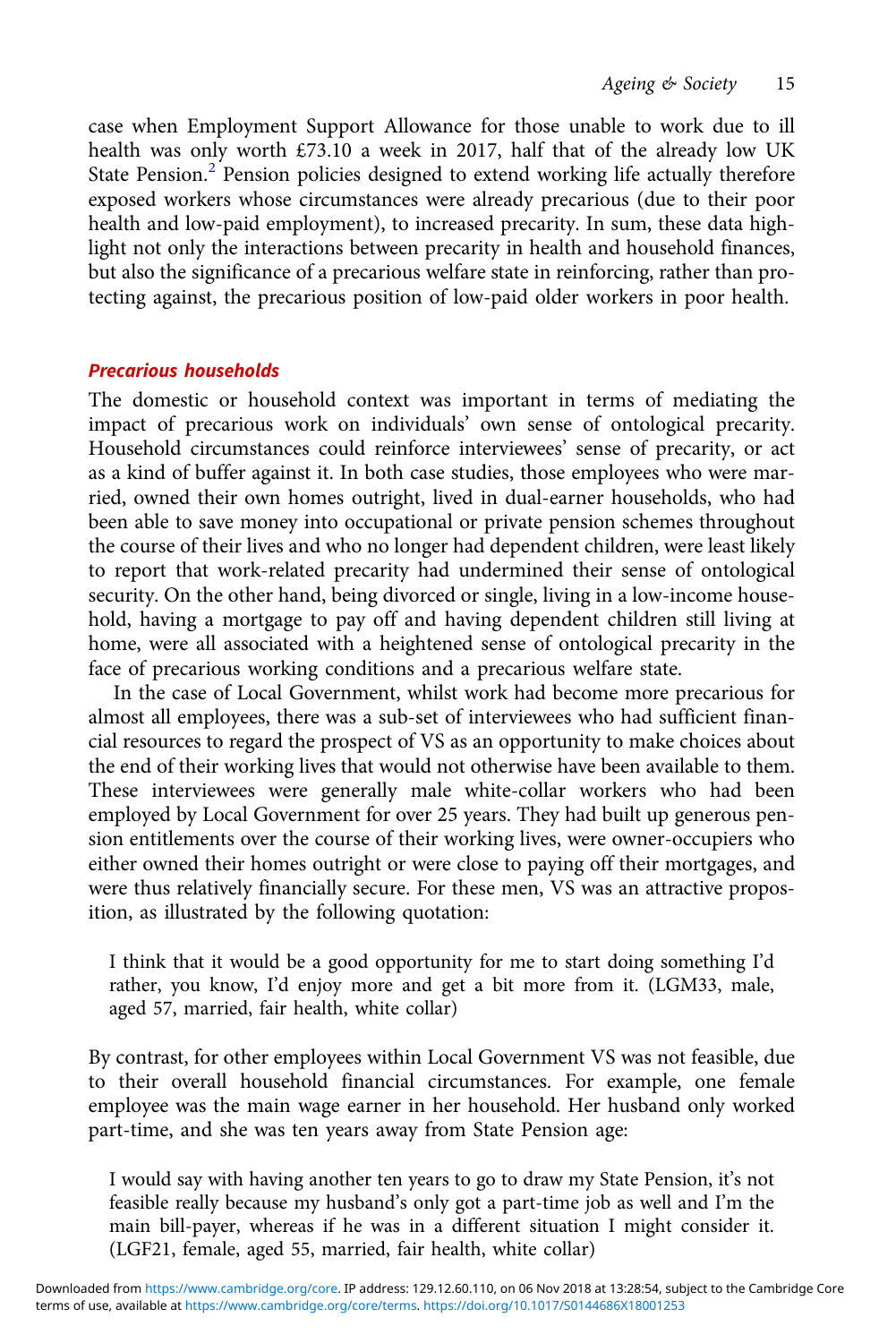Housing tenure emerged as a key facet of household context that mediated workrelated precarity. Across both case studies, those interviewees in owner-occupied housing who had paid off their mortgages made reference to the sense of financial security that they derived from owning their homes outright. Home-ownership acted as a buffer against the perceived financial risks associated with work-related precarity. For example, in the quotation below, a female employee in Local Government, whose job was precarious due to the restructuring, explained why this work-related precarity did not pose much of a threat to her sense of security:

I haven't got as much to lose, I mean, I don't have a mortgage to pay and my kids, I'm nearly financially stable, so I don't have the pressure that younger people have. (LGF02, female, aged 56, married, good health, white collar)

In Hospitality, home-ownership was viewed by several interviewees as a source of wealth that could be released through downsizing, which could buffer them from the loss of income in retirement arising from minimal pension savings:

We've talked about downsizing in the next two years … releasing a little bit of capital out of our house, so that's another option. (HF08, female, aged 56, married, good health, managerial)

The importance of the household with respect to the financial position of women is illustrated by the relatively small number of low-paid women in Hospitality who felt financially secure because they owned their own home, and their husbands had accrued some pension savings. One such respondent reported:

We've got no mortgage anyway, so my husband's good with, you know, he's got a good pension and stuff. (HF17, female, aged 60, married, poor health, blue collar)

By contrast, those interviewees who were still paying a mortgage or who lived in rented accommodation expressed much more concern about their financial circumstances when faced with precarious work. For these individuals, choice and control about the timing of retirement were closely bound up with the need to pay for housing, and thus the potential negative financial consequences of precarious work were much more threatening. Here again, the significance of the relationship between marital status and housing tenure becomes apparent. Across both case studies, divorced women were less likely to own their homes outright than married male and female interviewees living in dual-earner households. For many of these women, who had taken out new mortgages in their forties or fifties, the continuing need to pay their mortgages had led to them revising the age at which they anticipated they would retire. As one female employee in Local Government remarked:

To be honest, because I have got a mortgage now, I've never even contemplated or thought about retirement … when you're one person it's got to be everything, hasn't it, because you've got to financially make sure you're fine yourself. You've got no-one else to rely on. (LGF27, female, aged 56, divorced, good health, white collar)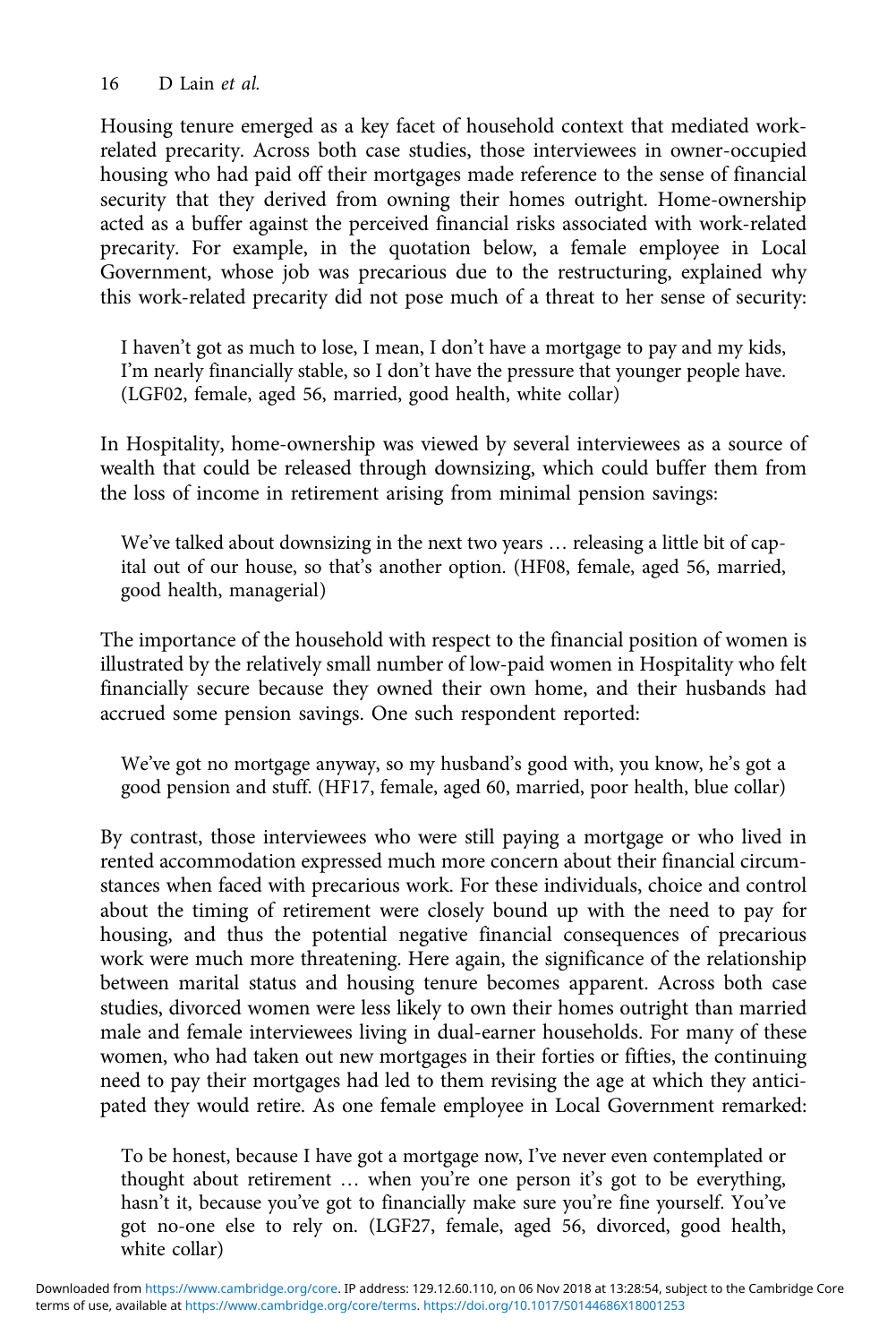Similarly, a divorced female employee in Hospitality wished to retire but could not afford to do so. Her description of her situation highlights the links between her divorced status, her income, her housing tenure and the ways in which these elements of her personal circumstances constrained her degree of choice and control over the timing of retirement:

Sometimes I think I'll just go at the financial year end, and then I think there's no way I can. Financially I can't do it, I live in rented accommodation, erm due to my divorce going badly wrong, but that's how it is, so we don't own anywhere. I keep doing sums and looking at figures and thinking I want to do things and if I retire I won't be able to do anything. (HF15, female, aged 64, divorced, good health, blue collar)

This gendered disadvantage in housing tenure for divorced women was reinforced by the loss of access to their husband's pension savings, exposing them to financial precarity in later life, as this employee from Hospitality explained:

If I'd still been married, I would have been quite happy to retire at 60, because financially we would have been fine, because the pension that my husband was paying into would have covered both of us. On his leaving, I got left with nothing, so I've had to work and start paying into a pension here. So financially I'm not in a position to retire. Even when I get to 67, I still don't know how financially I would be able to manage. So I would say I would work as long as I could possibly work. (HF12, female, aged 61, divorced, fair health, white collar)

Gendered financial precarity in relation to pension savings was not solely the preserve of divorced women. In general, women reported much lower occupational pension savings than men. This was partly due to periods of child care-related absences from the labour market, meaning that they had lost out on years of pension contributions. Women were also more likely to have been employed in parttime jobs over the course of their lives, and in some cases this meant that they had not been eligible to contribute to an occupational pension. In the case of many Hospitality workers, low earnings also restricted the amount that they had been able to afford to save into a pension. However, married women were afforded some protection from financial precarity in retirement by their husbands' pension entitlements.

The impact of precarious work on ontological precarity can therefore be reinforced or buffered by household circumstances, namely housing tenure, household composition, marital status and overall household financial resources. It is also clear that household-related precarity is gendered in ways that tend to disadvantage divorced women. Overall, therefore, this analysis illustrates the importance of considering precarious household dynamics when assessing precarity amongst older workers.

#### Conclusion

Contemporary policy debates view extended working lives through the lens of individual choice and control (*see e.g.* Altmann, [2015](#page-19-0); Cridland, [2016](#page-20-0)). The influential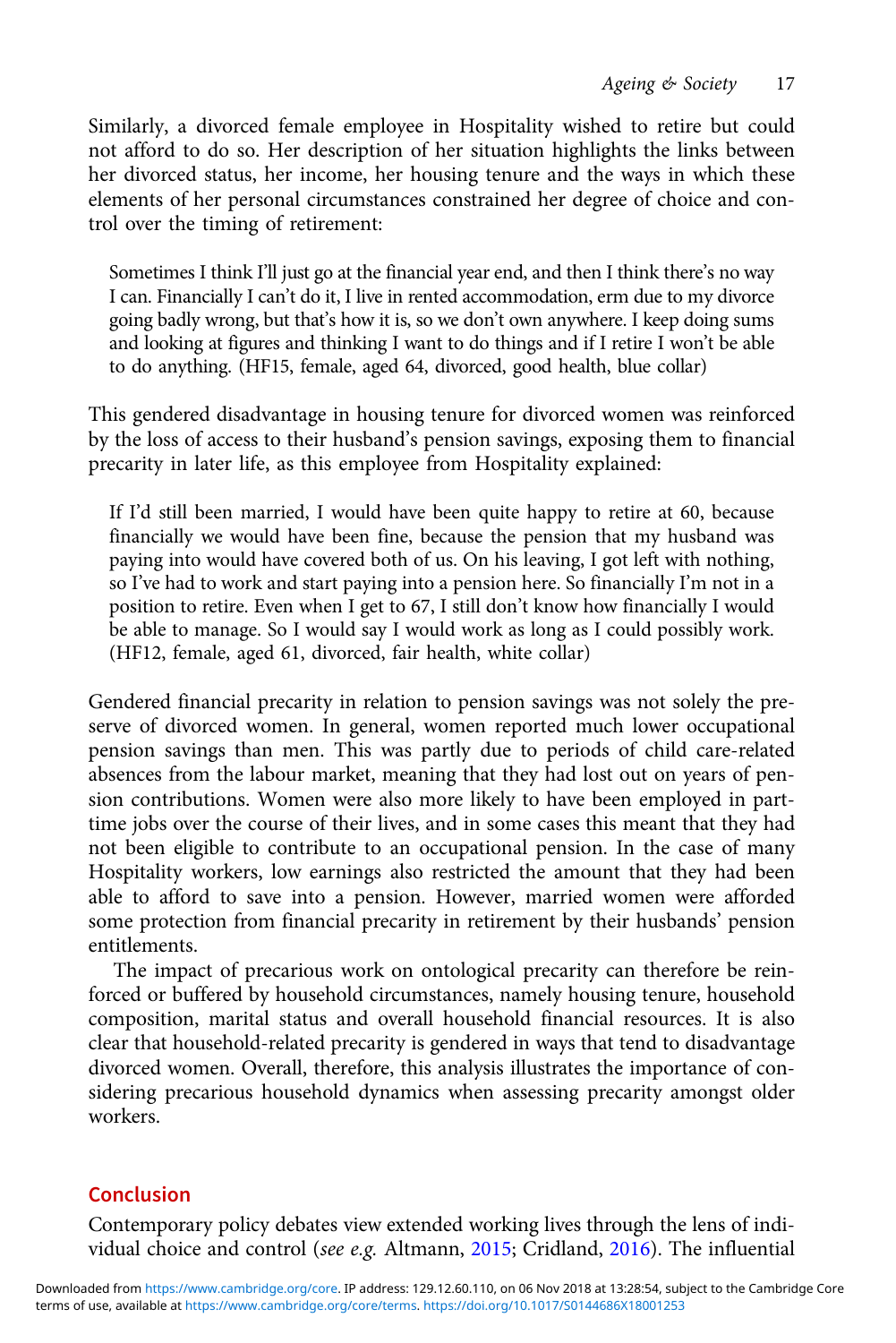counter-arguments made by Standing [\(2011\)](#page-21-0) are welcome in the sense that they challenge this assumption. Standing ([2011\)](#page-21-0) highlights the fact that some older workers are forced to take on precarious jobs in older age due to dwindling pension incomes. However, the position of older people in the 'precariat' has been undertheorised, with older people being presented as rather passive and in some cases content to be in these jobs. Likewise, arguably Standing [\(2011\)](#page-21-0) does not take into account people in long-term jobs experiencing 'ontological precarity'.

In this paper, we have presented a theoretical framework for understanding precarity in older age as a lived experience in the UK, which is influenced by the intersection between precarious jobs, precarious welfare states and precarious households. This model was illustrated by drawing on qualitative research on older workers in two case study settings: local government and hospitality. In both organisations older workers experienced a sense of ontological precarity because they were worried about the long-term sustainability of their jobs and saw few alternative sources of retirement income. In Local Government older workers felt a sense of precarity as a result of fears about losing their jobs in the context of severe budget cuts. This was not an issue in Hospitality, but in both case study settings older workers worried that their jobs were not sustainable in the long term because of work intensification (for a wider discussion, *see* Green, [2006\)](#page-20-0). Work intensification resulted in psychological pressures in Local Government, and increased physical demands in Hospitality.

A significant proportion of interviewees in Hospitality had health problems, or feared the onset of health problems, given the nature of their work. However, in the domain of precarious welfare states, individuals were well aware that they would have to wait much longer for the State Pension; disability benefits (in the form of Employment and Support Allowance) were not even on the radar of these workers as an option, which is not surprising given the very low level at which it is provided. Fears about the sustainability of their jobs in the context of very strong financial pressures to continue working resulted in anxiety amongst workers.

In this context, household circumstances either reinforced interviewees' sense of precarity, or acted as a buffer against it. For example, workers in Local Government were generally better off financially than their counterparts in Hospitality. However, some divorced women in Local Government felt greater financial anxieties than lower-paid married women in Hospitality whose husbands had pensions. Indeed, divorced women in particular were disadvantaged in multiple ways, because they needed to be financially self-reliant, but had unsustainable jobs and limited alternative sources of income. This illustrates the importance of considering the interaction between precarious jobs, precarious welfare states and precarious households.

We have demonstrated that the ontological experience of precarity cannot be understood solely in relation to the domain of paid employment; the scope of enquiry must extend to other domains of individuals' lives that overlap with work. Precarity in any one of the three dimensions of work, household and welfare state can potentially undermine individuals' ability to extend their working lives but it is the interaction between domains as seen here that critically underscores the opportunities for, or threat of, working longer. Thus, ontological precarity may or may not be directly related to precarious work conditions *per se*: an older worker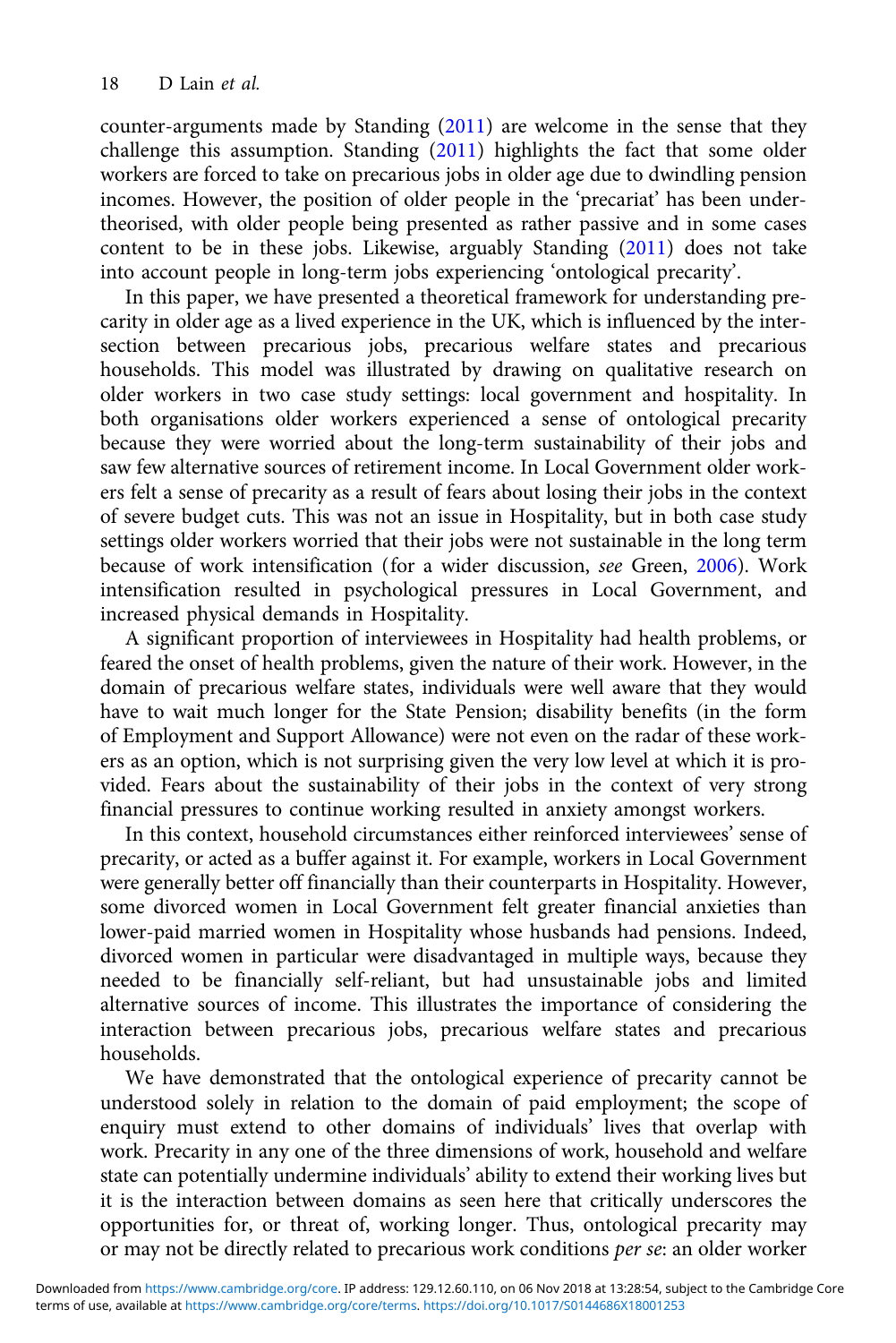<span id="page-19-0"></span>may have a relatively secure job, but precarity in another area of their life may undermine their sense of ontological security and lead to a loss of control or choice over whether or not to extend their working life. Whilst it has been common for researchers to hypothesise the impacts of labour market and welfare state structure and change on older workers' employment trajectories, there has been much less interest or consideration of family or household structure and change (Moen, [2011](#page-21-0); Loretto and Vickerstaff, [2013;](#page-20-0) Vickerstaff, [2015\)](#page-21-0).

Our in-depth analysis demonstrates the crucial role of qualitative research in uncovering the nature and meaning of complex relationships between precarious work, a precarious welfare state and precarious households. In our study, the ways in which older workers experienced and made sense of their employment situations were interwoven with a host of other elements of their individual biographies. Interviewees' accounts of their lives offer an insight into how the interactions between these overlapping domains may either engender or assuage a sense of ontological precarity, with implications for extending working life. Our analysis also reinforces the need to understand later working lives through a gendered lens, as experiences throughout the lifecourse often position women and men in very different situations in later life (*see also* Vickerstaff *et al.*, [2017\)](#page-21-0). Our approach is consistent with those calling for a new research agenda to understand more fully changing patterns of work in later life (Taylor *et al*., [2016](#page-21-0)).

In terms of limitations, this is a relatively small study, based on 59 interviews with older workers. We therefore do not claim that the results are representative of the overall population of older people. However, we would argue that the findings have a more general resonance for older workers beyond these narrow sectors. It is known that job satisfaction, which is allied to precarity, has declined significantly among older workers *generally* in recent years (White and Smeaton, [2016](#page-22-0)), and there has been widespread work intensification (Green, [2006\)](#page-20-0). Analysis by Lain ([2016](#page-20-0): 98) suggests that around 30 per cent of those working aged 65–74 in England in 2012 were in jobs that could be defined as physically demanding, which raises concerns about the sustainability of many jobs held by older people. Likewise, it is known that older women in particular are heavily concentrated in the wider public sector (Trades Union Congress, [2014](#page-21-0): 11), which has been subject to the kinds of cuts and structural changes we saw in Local Government (Wanrooy *et al*., [2013](#page-22-0)). Finally, evidence from the USA suggests that jobs in general have become more pressurised and stressful in recent decades (Johnson *et al*., [2011\)](#page-20-0), and there is little reason to believe this is not also the case in the UK (Lain, [2016](#page-20-0): 98–100). In this context, the challenges facing workers in Local Government and Hospitality are unlikely to be rare amongst older workers more generally.

Taken together with increased financial pressures to continue working, there is therefore a strong argument for estimating that ontological precarity among older people in the UK is fairly widespread; further empirical research is required to verify whether this is indeed the case. In doing so, future work can develop our model quantitatively, to examine further how precarity/security in the different domains of peoples' lives interact to influence overall ontological precarity (measured using quantitative scales).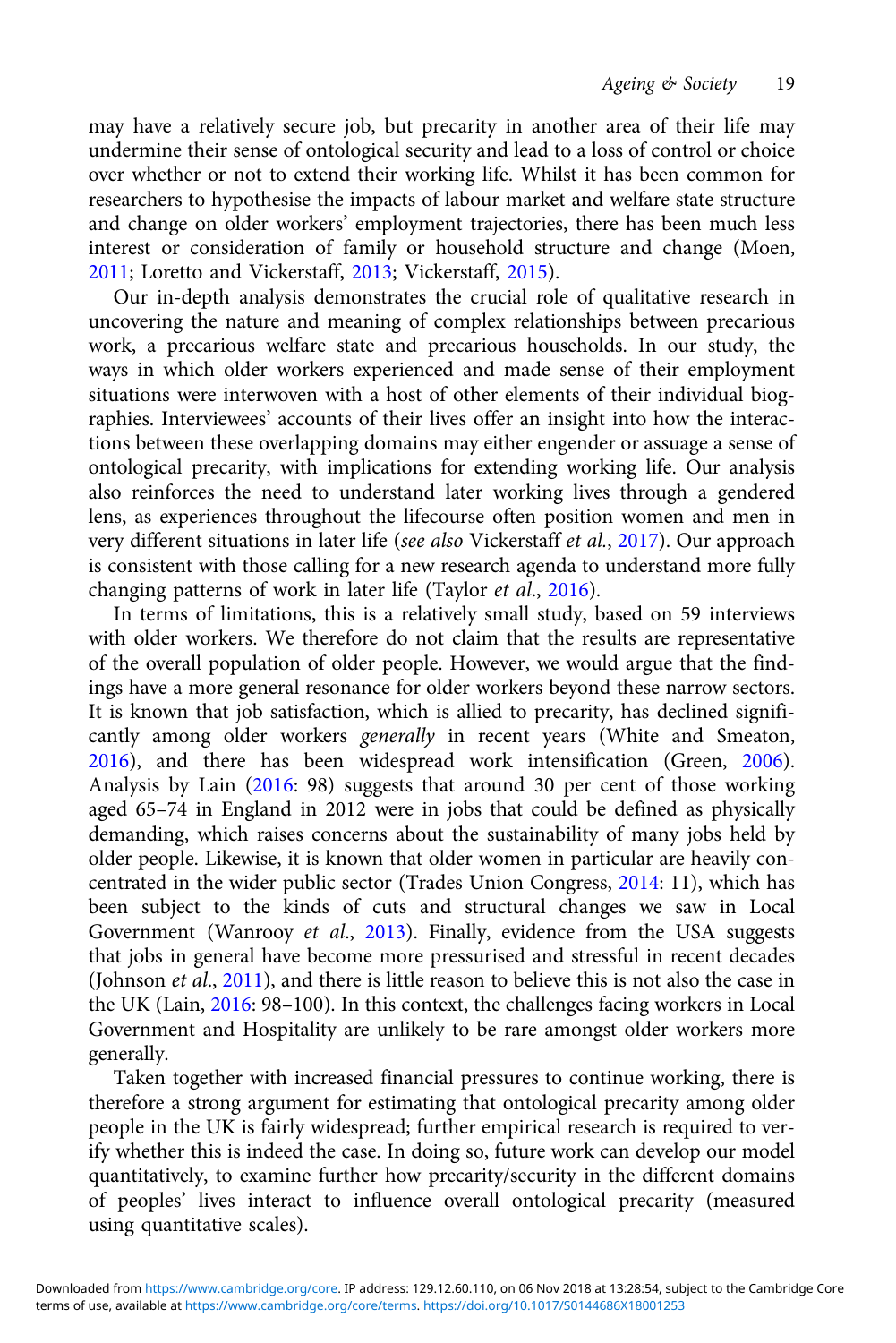<span id="page-20-0"></span>Future research could also examine the extent to which this model applies in countries other than the UK. We might expect the UK results to be most closely mirrored in other English-speaking countries, where mandatory retirement ages have been abolished, state pension ages are rising and the welfare state more generally provides only a relatively weak safety net (Lain and Vickerstaff, 2015). However, policy analysis by Vickerstaff *et al*. [\(2017\)](#page-21-0) suggests that ontological precarity may not be confined to English-speaking countries. In Australia, Germany, Portugal, Sweden and the UK it is said that there has been an 'individualisation of risk, retrenchment in public policies and increasing precarity in employment' (Vickerstaff *et al*., [2017](#page-21-0): 227).

If, as we argue, a sense of ontological precarity amongst older workers is common, at least in the UK, this cannot be good for the wellbeing of society. We argue that it is necessary to reconsider how policy supports older people in making decisions about work and retirement. This means recognising that, for some people, continuing to work until age 70 is unrealistic, and that state-provided financial support mechanisms are required to enable people to exercise greater control over the timing of the end of their working lives. In the UK context, this involves promoting extended working lives but continuing to allow people to take a state pension at age 65, something that is arguably economically feasible (*see* Lain, 2016: 169–170; *also* Macnicol, 2015). Furthermore, there is an urgent need to support employers in renewed approaches to engaging with their older workforce in order to overcome the apparent mismatches between 'official' policy rhetoric promoting the mutual desirability of extending working lives and the experienced reality (Loretto *et al*., 2017; Wainwright *et al*., [2018](#page-22-0)). Without such a renewed policy effort, prospects for the wellbeing of us all in older age are precarious.

#### Notes

1 In 2017, Employment and Support Allowance was worth only £73.10 per week, compared with £159.55 for the UK State Pension; sources: <https://www.gov.uk/employment-support-allowance/what-youll-get> and <https://www.gov.uk/new-state-pension/what-youll-get> (accessed 6 November 2017). 2 See Note 1 for sources.

Acknowledgements. Thanks to those who gave so generously of their time to be interviewed.

Financial support. This work was supported by the Economic and Social Research Council (grant number ES/L002949/1).

Ethical standards. The research design and protocols received full ethical approval from the University of Kent, Faculty of Social Sciences Research Ethics Advisory Group on 3 March 2014.

#### References

Altmann R (2015) *A New Vision for Older Workers: Retain, Retrain, Recruit*. London: Department for Work and Pensions.

- Axelrad H and Mahoney K (2017) Increasing the pensionable age: what changes are OECD countries making? *What considerations are driving policy? Open Journal of Social Sciences* 5, 56–70.
- Axelrad H, Sabbath E and Hawkins S (2018) The 2008–2009 Great Recession and employment outcomes among older workers. *European Journal of Ageing* 15, 35–45.
- Banks J, Batty G, Begum N, Demakakos P, Oliveira C, Head J, Hussey D, Lassale C, Littleford C, Matthews K, Nazroo J, Oldfield Z, Oskala A, Steptoe A and Zaninotto P (2016) *The Dynamics of*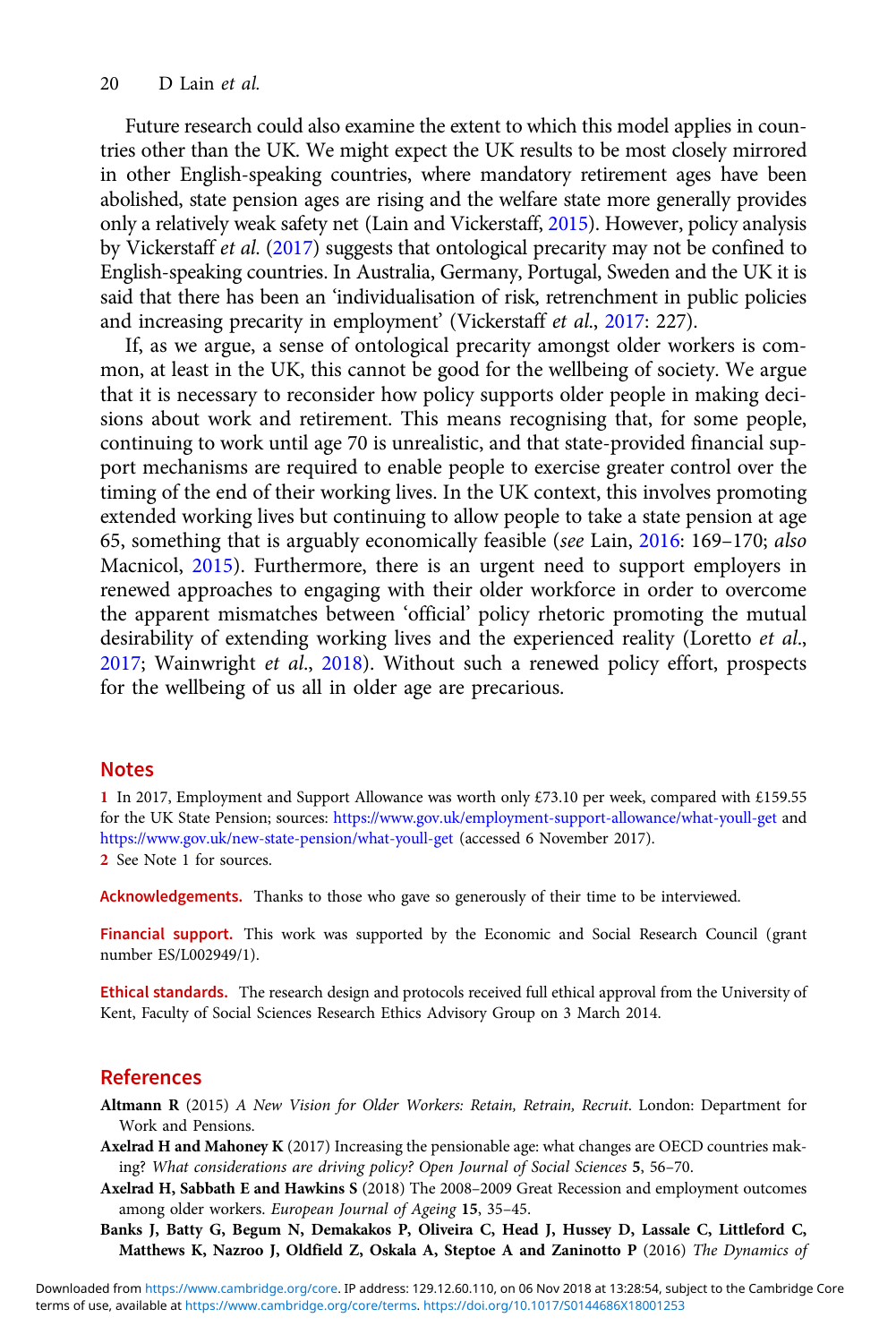<span id="page-21-0"></span>*Ageing: Evidence from the English Longitudinal Study of Ageing 2002*–*15 (Wave 7)*. London: Institute for Fiscal Studies.

Beck U (1992) *Risk Society: Towards a New Modernity*. Cambridge: Polity Press.

Beck U (2000) *The Brave New World of Work*. Cambridge: Polity Press.

Bell D and Rutherford A (2013) *Older Workers and Working Time*. Bonn: IZA.

Bourdieu P (1998) *Acts of Resistance: Against the Tyranny of the Market*. New York, NY: The New Press. Burchell B, Ladipo D and Wilkinson F (2005) *Job Insecurity and Work Intensification*. London: Routledge. Butler J (2004) *Precarious Life: The Powers of Mourning and Violence*. London: Verso.

Castells M (1996) *The Rise of the Network Society*. Oxford: Blackwell.

Centre for Ageing Better (2018) *English Housing Survey Figures Confirm Rise of Older People Renting*. Available at [https://www.ageing-better.org.uk/news/english-housing-survey-figures-confirm-rise-older](https://www.ageing-better.org.uk/news/english-housing-survey-figures-confirm-rise-older-people-renting)[people-renting](https://www.ageing-better.org.uk/news/english-housing-survey-figures-confirm-rise-older-people-renting).

- Cridland J (2016) *Independent Review of the State Pension Age: Interim Report October 2016*. London: Department for Work and Pensions. Available at [https://www.gov.uk/government/uploads/system/](https://www.gov.uk/government/uploads/system/uploads/attachment_data/file/559943/independent-review-of-the-state-pension-age-interim-report.pdf) [uploads/attachment\\_data/file/559943/independent-review-of-the-state-pension-age-interim-report.pdf.](https://www.gov.uk/government/uploads/system/uploads/attachment_data/file/559943/independent-review-of-the-state-pension-age-interim-report.pdf)
- Doogan K (2009) *New Capitalism*. Cambridge: Polity Press.
- Esping-Andersen G (1990) *The Three Worlds of Welfare Capitalism*. Princeton, NJ: Princeton University Press.
- Fevre R (2007) Employment insecurity and social theory: the power of nightmares. *Work, Employment & Society* 21, 517–535.
- Giddens A (1998) *The Third Way*. Cambridge: Polity Press.
- Ginn J (2003) *Gender, Pensions and the Lifecourse: How Pensions Need to Adapt to Changing Family Forms*. Bristol, UK: Policy Press.
- Green F (2006) *Demanding Work: The Paradox of Job Quality in the Affluent Economy*. Princeton, NJ: Princeton University Press.
- Hacker J (2006) *The Great Risk Shift: The Assault on American Jobs, Families, Health Care, and Retirement and How You Can Fight Back*. New York, NY: Oxford University Press.
- Hall P and Soskice D (eds) (2001) *Varieties of Capitalism: The Institutional Foundations of Comparative Advantage*. Oxford: Oxford University Press.
- Johnson R, Mermin G and Resseger M (2011) Job demands and work ability at older ages. *Journal of Aging & Social Policy* 23, 101–118.
- Kalleberg A (2009) Precarious work, insecure workers: employment relations in transition. *American Sociological Review* 74, 1–22.
- Klair A (2016) *Employment is at Record Levels So What*'*s the Problem?* Trade Union Congress Touchstone blog. Available at [http://touchstoneblog.org.uk/2016/04/employment-record-levels-whats](http://touchstoneblog.org.uk/2016/04/employment-record-levels-whats-problem/)[problem/.](http://touchstoneblog.org.uk/2016/04/employment-record-levels-whats-problem/)
- Lain D (2016) *Reconstructing Retirement: Work and Welfare in the UK and USA*. Bristol, UK: Policy Press.
- Lain D and Loretto W (2016) Managing employees beyond age 65: from the margins to the mainstream? *Employee Relations* 38, 646–664.
- Lain D and Vickerstaff S (2015) *National Report: United Kingdom*. Research report for the project 'Understanding Employment Participation of Older Workers'. Berlin: Federal Ministry of Labour and Social Affairs and Federal Institute for Occupational Safety and Health. Available at [http://www.jp](http://www.jp-demographic.eu/wp-content/uploads/2015/07/UK-National-Report.pdf)[demographic.eu/wp-content/uploads/2015/07/UK-National-Report.pdf.](http://www.jp-demographic.eu/wp-content/uploads/2015/07/UK-National-Report.pdf)
- Loretto W, Airey L and Yarrow E (2017) *Older People and Employment in Scotland*. Edinburgh: Scottish Government. Available at <http://www.gov.scot/Resource/0052/00523780.pdf>.
- Loretto W and Vickerstaff S (2013) The domestic and gendered context for retirement. *Human Relations* 66, 65–86.
- Macnicol J (2015) *Neoliberalising Old Age*. Cambridge: Cambridge University Press.
- Marsden D (1999) *A Theory of Employment Systems: Micro-foundations of Societal Diversity*. Oxford: Oxford University Press.
- Marshall V (1999) Reasoning with case studies: issues of an aging workforce. *Journal of Aging Studies* 13, 377–389.
- Millar K (2017) Toward a critical politics of precarity. *Sociology Compass* 11, e12483.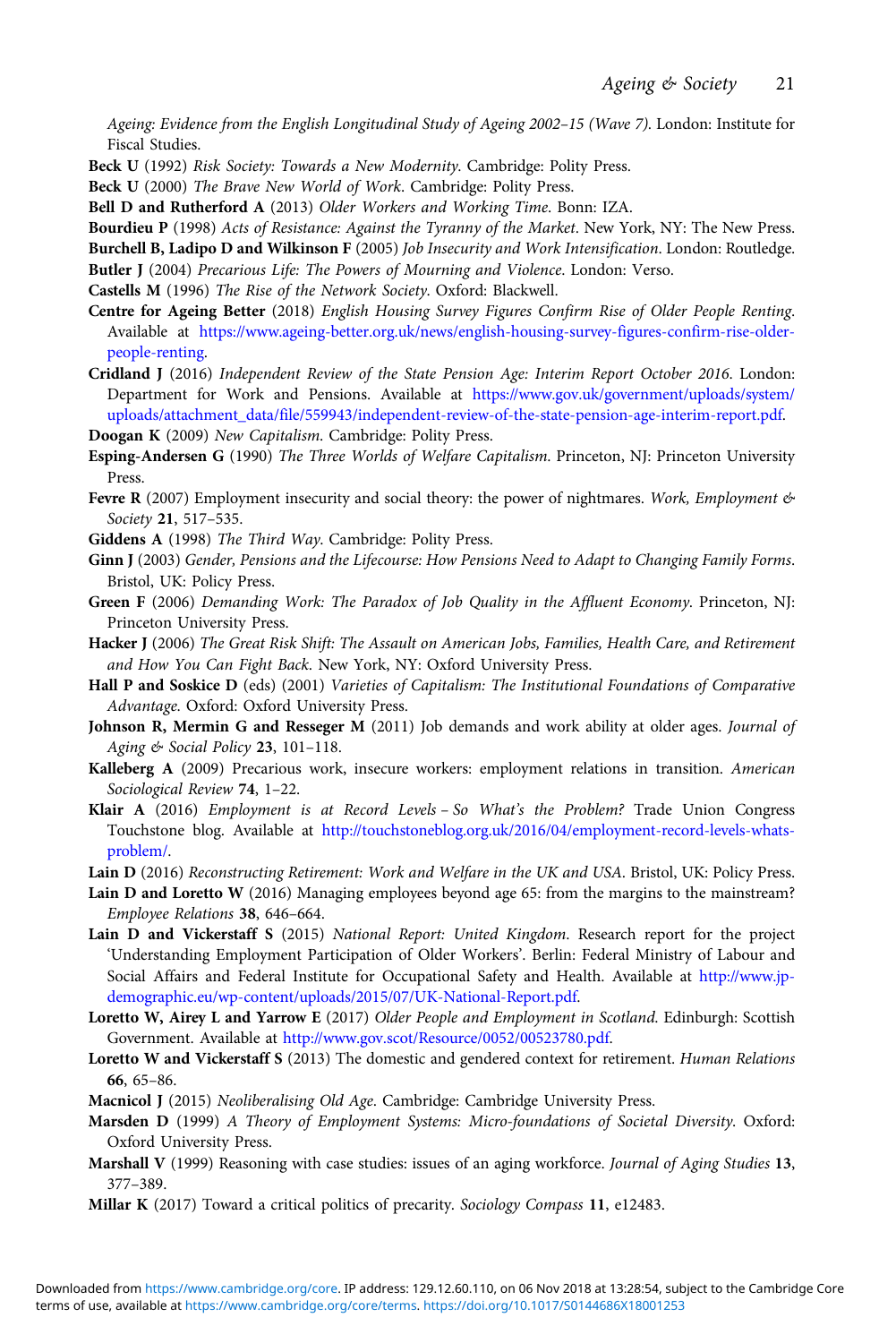- <span id="page-22-0"></span>Ministry of Housing, Communities and Local Government (2017) *English Housing Survey Headline Report 2015 to 2016: Section 1 Household Tables*. Available at [https://www.gov.uk/government/statis](https://www.gov.uk/government/statistics/english-housing-survey-2015-to-2016-headline-report)[tics/english-housing-survey-2015-to-2016-headline-report.](https://www.gov.uk/government/statistics/english-housing-survey-2015-to-2016-headline-report)
- Moen P (2011) From 'work-family' to the 'gendered life course' and 'fit': five challenges to the field. *Community, Work & Family* 14, 81–96.
- Molé N (2010) Precarious subjects: anticipating neoliberalism in northern Italy's workplace. *American Anthropologist* 112, 38–53.
- Ní Léime Á and Loretto W (2017) Gender perspectives on extended working life policies. In Ní Léime Á, Street D, Vickerstaff S, Krekula C and Loretto W (eds), *Gender, Ageing and Extended Working Life: Cross-national Perspectives*. Bristol, UK: Policy Press, pp. 53–75.
- O'Connor J, Orloff A and Shaver S (1999) *States, Markets, Families: Gender, Liberalism and Social Policy in Australia, Canada, Great Britain and the United States*. Cambridge: Cambridge University Press.
- Office for National Statistics (2013) *Pension Trends Chapter 8: Pension Contributions, 2013 Edition*. Available at [http://www.ons.gov.uk/ons/dcp171766\\_310458.pdf.](http://www.ons.gov.uk/ons/dcp171766_310458.pdf)
- Office for National Statistics (2016) *Why Are More Young People Living with Their Parents?* Available at <https://visual.ons.gov.uk/living-with-parents/>.
- Organisation for Economic Co-operation and Development (2011) *Doing Better for Families*. Paris: Organisation for Economic Co-operation and Development.
- Rix S (2008) Will the boomers revolutionize work and retirement? In Hudson J (ed.), *Boomer Bust? Economic and Political Issues of the Graying Society*. Westport, CT: Praeger Publishers, pp. 77–94.
- Sennett R (1998) *The Corrosion of Character: The Personal Consequences of Work in the New Capitalism*. New York, NY: W.W. Norton & Company.
- Sheen V (2017) The implications of Australian women's precarious employment for the later pension age. *The Economic and Labour Relations Review* 28, 3–19.
- Siltanen J (1994) *Locating Gender: Occupational Segregation, Wages and Domestic Responsibilities*. London: UCL Press.
- Smeaton D and McKay S (2003) *Working After State Pension Age: Quantitative Analysis*. Leeds, UK: Department for Work and Pensions.
- Smith T (2000) *A Cross-national Comparison on Attitudes Towards Work by Age and Labor Force Status*. Paris: Organisation for Economic Co-operation and Development.
- Standing G (2011) *The Precariat: The Dangerous New Class*. London: Bloomsbury Academic.
- Taylor P, Loretto W, Marshall V, Earl C and Phillipson C (2016) The older worker: identifying a critical research agenda. *Social Policy and Society* 15, 675–689.
- The Guardian (2017*a*) *State Pension Age Must Rise Again, Says Report*. Available at [https://www.theguar](https://www.theguardian.com/money/2017/mar/23/state-pension-age-rise-again-report-triple-lock-doubt)[dian.com/money/2017/mar/23/state-pension-age-rise-again-report-triple-lock-doubt.](https://www.theguardian.com/money/2017/mar/23/state-pension-age-rise-again-report-triple-lock-doubt)
- The Guardian (2017*b*) *One in Four UK Retirees Burdened by Unpaid Mortgage or Other Debts*. Available at [https://www.theguardian.com/money/2017/feb/17/one-in-four-uk-retirees-burdened-by-unpaid-mort](https://www.theguardian.com/money/2017/feb/17/one-in-four-uk-retirees-burdened-by-unpaid-mortgage-or-other-debts)[gage-or-other-debts](https://www.theguardian.com/money/2017/feb/17/one-in-four-uk-retirees-burdened-by-unpaid-mortgage-or-other-debts).
- Trades Union Congress (2014) *Age Immaterial: Women Over 50 in the Workplace*. Available at [https://](https://www.tuc.org.uk/sites/default/files/Age_Immaterial_Women_Over_50_Report_2014_LR.pdf) [www.tuc.org.uk/sites/default/files/Age\\_Immaterial\\_Women\\_Over\\_50\\_Report\\_2014\\_LR.pdf](https://www.tuc.org.uk/sites/default/files/Age_Immaterial_Women_Over_50_Report_2014_LR.pdf).
- UK Government (2018) *Divorce and Pensions*. Available at <https://www.pensionwise.gov.uk/en/divorce>.
- Van der Horst M, Lain D, Vickerstaff S, Clark C and Baumberg Geiger B (2017) Gender roles and employment pathways of older women and men in England. *Sage Open* 7, 1–17.
- Vickerstaff S (2015) *Domain: Domestic and Household Factors*. Research report for the project 'Understanding Employment Participation of Older Workers'. Berlin: Federal Ministry of Labour and Social Affairs and Federal Institute for Occupational Safety and Health. Available at [http://www.jp](http://www.jp-demographic.eu/wp-content/uploads/2015/07/Domain-Domestic-and-household-factors1.pdf)[demographic.eu/wp-content/uploads/2015/07/Domain-Domestic-and-household-factors1.pdf](http://www.jp-demographic.eu/wp-content/uploads/2015/07/Domain-Domestic-and-household-factors1.pdf).
- Vickerstaff S, Street D, Ní Léime A and Krekula C (2017) Gendered and extended work: research and policy needs for work in later life. In Ní Léime Á, Street D, Vickerstaff S, Krekula C and Loretto W (eds), *Gender, Ageing and Extended Working Life: Cross-national Perspectives*. Bristol, UK: Policy Press, pp. 219–241.
- Vosko L (2010) *Managing the Margins: Gender, Citizenship, and the International Regulation of Precarious Employment*. Oxford: Oxford University Press.